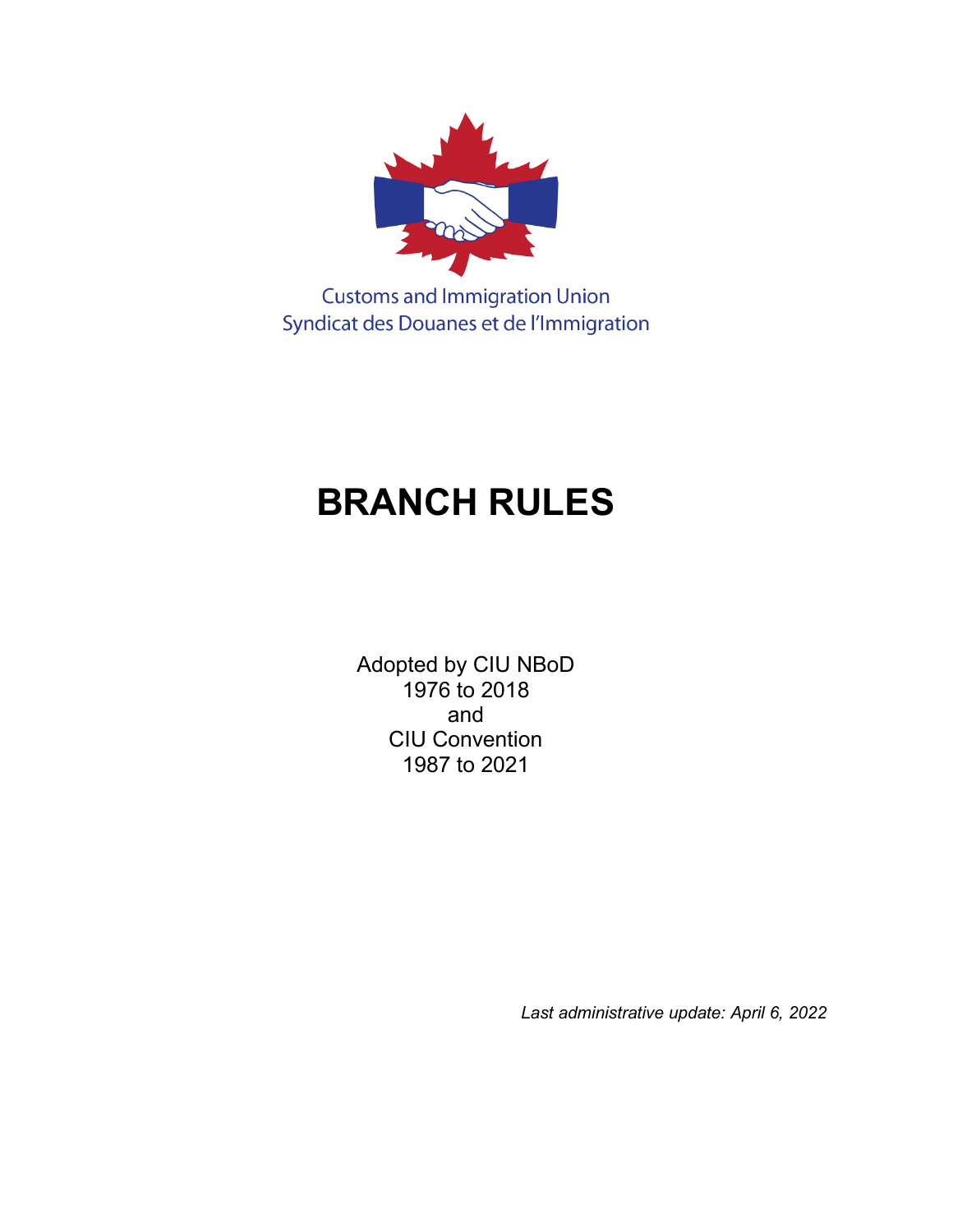# **[TABLE OF CONTENTS](#page-1-0)**

#### <span id="page-1-0"></span>**[Rule 1 – Name, Headquarters, and](#page-3-0)  [Jurisdiction](#page-3-0)**

[1. Branch name, Headquarters, and](#page-3-1) **[Jurisdiction](#page-3-1)** 

#### **[Rule 2 – Branch Organization](#page-3-2)**

- 1. [Adequate Representation](#page-3-3)
- [2. Proportional Gender](#page-3-4) Representation
- 3. [Guidelines for Branch](#page-3-5) Organization

#### **[Rule 3 – Aims and Objectives](#page-3-6)**

- [1. Aims and Objectives](#page-3-7) 2. [Affiliation with Political Parties](#page-4-0)
- [Prohibited](#page-4-0)

#### **[Rule 4 – Interpretation](#page-4-1)**

- 1. [Interpretation of Branch Rules](#page-4-2) [2. Reversal of Interpretation](#page-4-3)
- 

#### **[Rule 5 – Membership](#page-4-4)**

1. [Membership Defined](#page-4-5) 2. [Member Rights](#page-4-6)

3. [Membership Allocation](#page-4-7)

# **[Rule 6 – Membership Rights and](#page-4-8)**

**[Responsibilities](#page-4-8)** 1. [Membership Rights and Responsibilities](#page-4-9)

#### **[Rule 7 – Membership Discipline and](#page-4-10)**

#### **[Appeal Procedures](#page-4-10)** 1. [Membership Discipline and Appeal](#page-4-11) **[Procedures](#page-4-11)**

# **[Rule 8 – Membership Dues](#page-4-12)**

1. [Membership Dues](#page-5-0)

# **[Rule 9 – Branch Executive](#page-5-1)**

1. [Branch Executive](#page-5-2)

#### **[Rule 10 – Steward Body](#page-5-3)**

1. [Steward](#page-5-4) Body

#### **[Rule 11 – Meetings](#page-5-5)**

- 1. [Rules of Order](#page-5-6)
- 2. [Frequency and Location of](#page-5-7) **[Meetings](#page-5-7)**
- 3. [Notice of Meetings](#page-5-8)
- 4. [Special Branch Executive](#page-6-0) Meetings
- 5. [Special Meetings of the Steward](#page-6-1)
- **[Body](#page-6-1)**
- 6. [Special General Membership](#page-6-2)  **[Meetings](#page-6-2)**
- 7. [Agenda, Special Meetings](#page-6-3)
- 8. [Quorum](#page-6-4)
- 9. [Voting](#page-6-5)
- 10. [Motions](#page-6-6)
- 11. [Chief Steward Authority to Call](#page-6-7)
- [Meetings in Jurisdiction](#page-6-7)

#### **[Rule 12 – Branch Elections](#page-7-0)**

- 1. [Authorities](#page-7-1)
- 2. [Plurality of Ballots](#page-7-2)
- 3. [Conditions of Candidacy](#page-7-3)
- 4. [List of members](#page-7-4)
- 5. [Term of Office](#page-7-5)
- 6. [Executive Officers](#page-7-6)
- 7. [Executive](#page-7-7) Stewards
- 8. [Chief Stewards](#page-7-8)
- 9. [Stewards](#page-7-9)
- 10. [Employee Representatives](#page-8-0)
- 11. [Filling Vacant Positions](#page-8-1)
- 12. [Outgoing Executive Remains in Office](#page-8-2)  [until](#page-8-2)
- 13. [Completion of Electoral process](#page-8-3)
- 14. Days
- 15. [Proxy voting](#page-8-4)
- 16. Duties of outgoing branch Executive
- 17. [NEC conditions of office](#page-9-0)
- 18. [Returning Officers](#page-9-1)
- 19. Membership of NEC
- 20. [Election Timetable](#page-9-2)
- 21. [CIU website](#page-10-0)
- [22. Mail Ballots](#page-10-1)
- 23. [Duties of NEC](#page-11-0)
- 24. [Destruction of Ballots](#page-12-0)
- 25. [Termination of Campaigning](#page-12-1)
- 26. [Appeals or Complaints](#page-13-0)
- 27. [Restrictions on appeals](#page-13-1) or complaints
- 28. [Dissolution of NEC](#page-13-2)
- [29. Administration of Oath](#page-13-3)

# **[Rule 13 – Tenure of Office](#page-13-4)**

- 1. [Tenure of Office](#page-13-5)
- 2. [Abandonment / Vacating of Office,](#page-14-0) [Branch Executive Officer](#page-14-0)
- 3. [Abandonment / Vacating of Office,](#page-14-1) **[Steward](#page-14-1)**
- [4. Resignation of Entire Branch](#page-14-2)
- **Executive**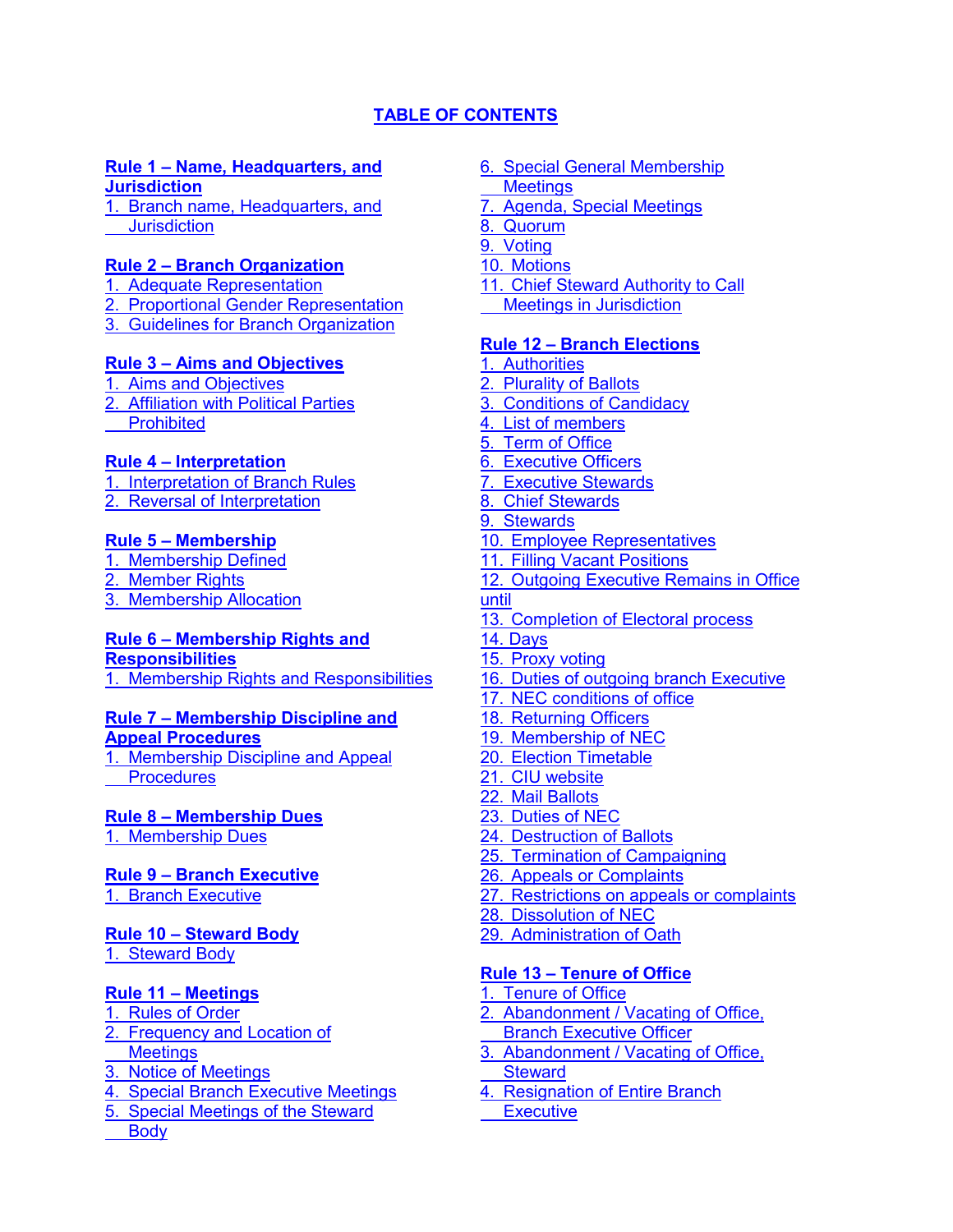## **[Rule 14 – Trusteeship](#page-14-3)**

- 1. [Placing Branch in Trusteeship,](#page-14-4)  [Authority of CIU National Executive](#page-14-4)
- 2. [Trustee Appointed by National](#page-15-0)  **[Executive](#page-15-0)**
- 3. [Trustees Duties](#page-15-1)
- 4. [Trusteeship Committee](#page-15-2)
- 5. [Documents Copied to CIU NBOD](#page-15-3)

# **[Rule 15 – Duties and Authorities](#page-15-4) [of Branch Executive](#page-15-4)**

1. [Duties and Authorities of Branch](#page-15-5) **Executive** 

# **[Rule 16 – Duties and Authorities](#page-15-6)  [of Branch Officers](#page-15-6)**

- 1. [Branch President](#page-15-7)
- 2. Branch  $1<sup>st</sup>$ ,  $2<sup>nd</sup>$ , and  $3<sup>rd</sup>$  VPs
- 3. [Branch VP, Communication](#page-17-0)
- 4. [Branch VP, Finance](#page-17-1)
- 5. [Executive Steward](#page-18-0)
- 6. [Chief Steward](#page-18-1)
- 7. [Steward](#page-18-2)
- 8. [Employee Representative\(s\)](#page-19-0)
- 9. [Branch Signing Authorities](#page-19-1)

# **[Rule 17 – Finances](#page-19-2)**

- 1. [Fiscal Year](#page-19-3)
- 2. [Audit](#page-20-0)
- 3. [Acting Upon Recommendations](#page-20-1) [of Auditors](#page-20-1)
- 4. [Annual Budget](#page-20-2)
- 5. [Disbursements](#page-20-3)
- 6. [Financial Records](#page-21-0)
- 7. [Accounts Receivable](#page-21-1)
- 8. [Responsibility and Authority for](#page-21-2)
- **[Finances](#page-21-2)**
- 9. [Unexpended Funds](#page-21-3)
- 10. [Branch Finance Kit](#page-22-0)
	- [Balance Sheet](#page-22-1)
	- [Statement of Revenues](#page-23-0) [and Expenditures](#page-23-0)
	- [Notes Regarding Financial](#page-24-0)  [Statement Presentation](#page-24-0)
	- [Synopsis of Accounting](#page-24-1) [Allocations](#page-24-1)
	- [Instructions to Auditors](#page-26-0)

# **[Rule 18 – Committees](#page-27-0)**

- 1. [Branch Executive to Establish](#page-27-1)
- **[Committees](#page-27-1)**
- 2. [Jurisdiction of Committees](#page-27-2)
- 3. [Committee Records](#page-27-3)

# **[Rule 19 – Salaries and Honorariums](#page-27-4)**

- 1. [Branch VP, Communication, and](#page-27-5)
- [Branch VP, Finance](#page-27-5)
- 2. [Other Branch Officers](#page-28-0)
- 3. [Regular Staff](#page-28-1)
- 4. [Budget to Provide Honorariums](#page-28-2)
- [and Salaries](#page-28-2)

# **[Rule 20 – Parliamentary Procedures](#page-28-3)**

- 1. [Eligibility to Attend Meetings](#page-28-4)
- 2. [Chair](#page-28-5)
- 3. [Order of Business Branch](#page-28-6)  [Executive and Steward Meetings](#page-28-6)
- 4. [Order of Business Annual](#page-28-7)
- [Meetings of the Steward Body](#page-28-7)
- 5. [Matters of Business not on the](#page-29-0) [Agenda](#page-29-0)
- 6. [Hours of Session](#page-29-1)
- 7. [Speaking](#page-29-2)
- 8. [Being Called to Order](#page-29-3)
- 9. [Persisting in Unparliamentary](#page-29-4)
- **[Conduct](#page-29-4)**
- 10. [Appealing a Decision of the](#page-29-5) **[Chair](#page-29-5)**
- 11. [Motions](#page-30-0)
- 12. [Debate](#page-30-1)
- 13. [The Previous Question](#page-30-2)
- 14. [Amendment to Motion](#page-30-3)
- 15. [Reconsidering a Motion](#page-31-0)
- 16. [Motion to Limit Debate](#page-31-1)
- 17. [Committees](#page-31-2)
- 18. [Voting](#page-31-3)

# **[Rule 21 – CIU Convention Delegates](#page-32-0)**

1. [Election of Delegates](#page-32-1)

2. [Financing](#page-32-2)

#### **[Rule 22 – Participation in Area Councils](#page-32-3)** 1. [Eligibility](#page-32-4) 2. [Office in Area Council](#page-32-5)

# **[Rule 23 – Amending Branch Rules](#page-32-6)**

- 1. [Requests to Modify](#page-32-7)
- 2. [Written Notice](#page-33-0)
- 3. [National Executive Approval](#page-33-1)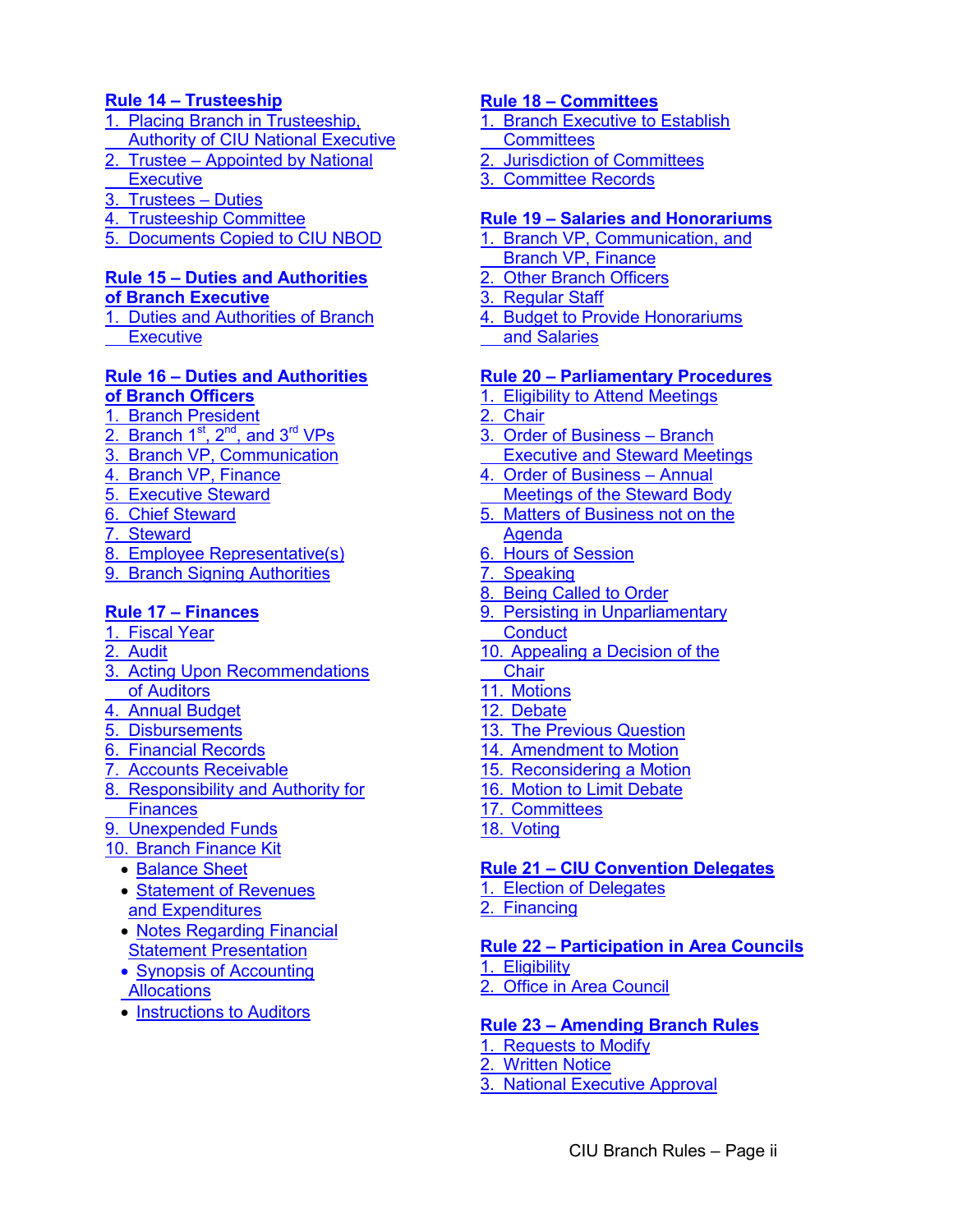# <span id="page-3-0"></span>**RULE 1 NAME, HEADQUARTERS, AND JURISDICTION**

## <span id="page-3-1"></span>**1. Branch Name, Headquarters, and Jurisdiction**

The name, headquarters, and jurisdiction of a Branch are as defined in the writ of jurisdiction issued by the CIU National Board of Directors.

# <span id="page-3-2"></span>**RULE 2 BRANCH ORGANIZATION**

#### **(Also refer to** *By-Law 2 – Branch Structure***)**

#### <span id="page-3-3"></span>**1. Adequate Representation**

The Branch Executive shall organize the Branch, within its jurisdiction, to provide adequate representation for the membership in all aspects of activities.

#### <span id="page-3-4"></span>**2. Proportional Gender Representation**

The Branch Executive shall make all efforts to ensure gender representation is proportional to the Branch membership of:

- (a) The Branch; and
- (b) Branches of CIU.

## <span id="page-3-5"></span>**3. Guidelines for Branch Organization**

- (1) In determining the Branch organization, the Branch Executive is to consider:
	- (a) The nature of the work performed;
	- (b) Physical and geographical location; and
	- (c) The employer's organizational structure.
- (2) As guidelines for the application of this Rule:
	- (a) The Branch Executive may provide for locals where a Chief Steward is responsible for a group of members geographically isolated from the Branch Headquarters;
	- (b) The Branch Executive may establish a Division when the jurisdiction of a Chief Steward extends over a geographical area of a radius greater than eighty (80) kilometers from the work site of the Chief Steward;
	- (c) A Division should be established for the major employer organizations within the Branch; such as but not limited to: Intelligence Division, Investigation Division, Trade Division, Immigration Enforcement Division, Commercial Operations, Airport Operations, Traffic Operations, etc.;
	- (d) The Steward Body must take into account the Divisions stipulated in Rule 2, Section 3, Sub-section c, during election to the office of Executive Stewards (Rule 12, Section 6), and shall make all efforts to allow gender representation of women and men of the Branch on the Executive, while considering the wishes expressed by the Steward Body; and
	- (e) Where a Division is not represented on the Branch Executive as a result of Branch elections, the Branch should provide an Executive Steward for that Division.

# <span id="page-3-6"></span>**RULE 3 AIMS AND OBJECTIVES**

#### **(Also refer to** *By-Law 4 – Aims and Objectives***)**

#### <span id="page-3-7"></span>**1. Aims and Objectives**

Within the jurisdiction of the Branch, the aims and objectives of the Branch shall be to uphold and promote the aims and objectives outlined in CIU By-Law 4.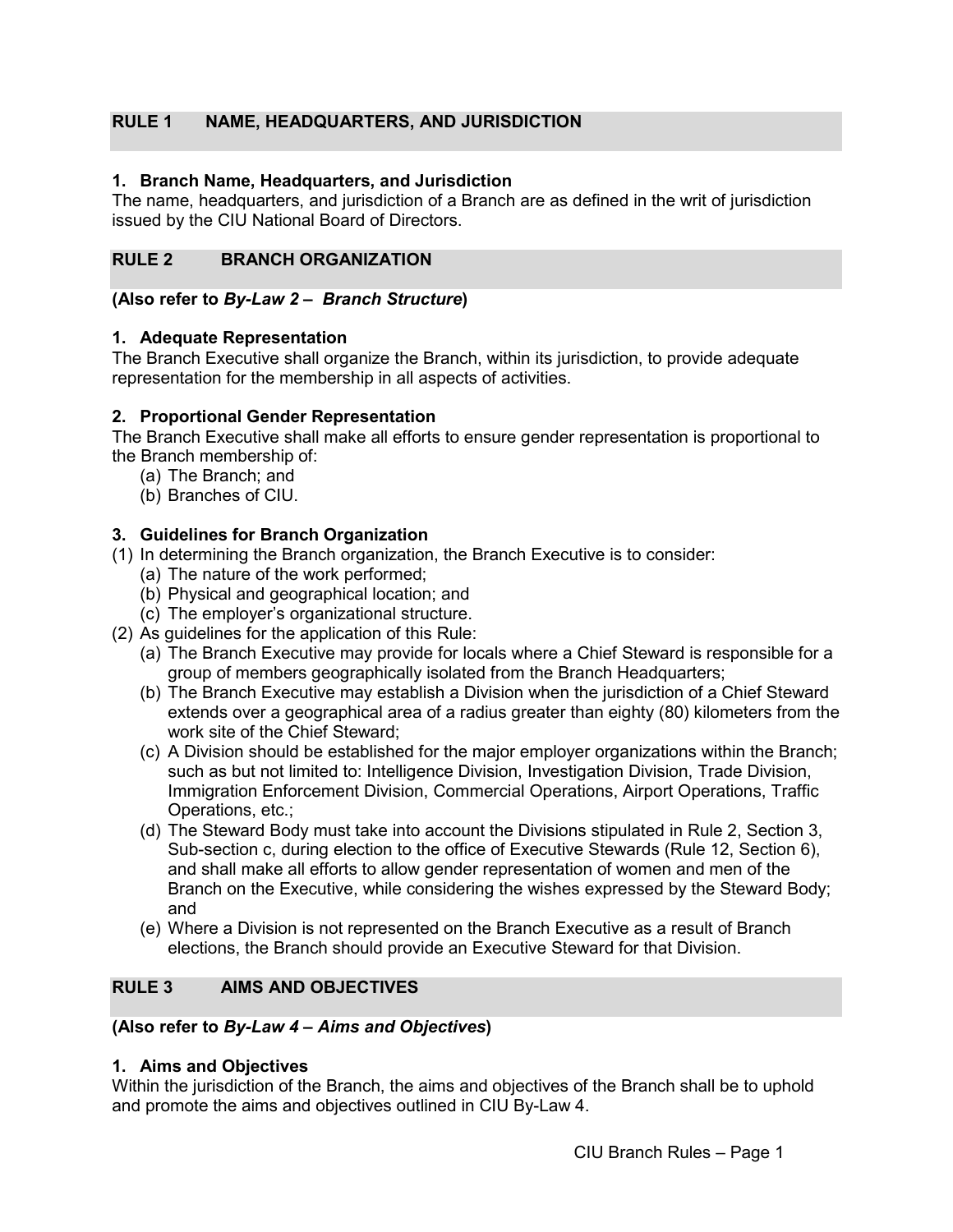# <span id="page-4-0"></span>**2. Affiliation with Political Parties Prohibited**

The Branch shall not seek affiliation with any political party.

# <span id="page-4-1"></span>**RULE 4 INTERPRETATION**

#### <span id="page-4-2"></span>**1. Interpretation of Branch Rules**

The Branch President shall interpret the Branch Rules for the administration and management of the Branch, except during Branch elections when the CIU National President shall have the authority to interpret Branch Rule 12.

#### <span id="page-4-3"></span>**2. Reversal of Interpretation**

(1) Such interpretations shall be conclusive and in full force and in effect, unless reversed by the Branch Executive, a Stewards' Meeting or a Branch Membership Meeting.

(2) A reversal shall not apply retroactively.

#### <span id="page-4-4"></span>**RULE 5 MEMBERSHIP**

#### **(Also refer to** *By-Law 5 – Membership***)**

#### <span id="page-4-5"></span>**1. Membership Defined**

Within the Branch jurisdiction, membership shall be as defined in CIU By-Law 5.

#### <span id="page-4-6"></span>**2. Member Rights**

Only members and Life members, who are otherwise eligible, shall:

- (a) Vote on any matter at meetings of the Branch;
- (b) Hold office in the Branch; and
- (c) Be elected or appointed a Delegate representing the Branch.

#### <span id="page-4-7"></span>**3. Membership Allocation**

As a general rule, the membership allocation shall be where the member physically works. In cases where the membership allocation is in question, the CIU National Executive shall decide where the member will be allocated in the best interest of the organization.

#### <span id="page-4-8"></span>**RULE 6 MEMBERSHIP RIGHTS AND RESPONSIBILITIES**

#### <span id="page-4-9"></span>**1. Membership Rights and Responsibilities**

Membership rights and responsibilities shall be as defined in the CIU By-Laws.

#### <span id="page-4-10"></span>**RULE 7 MEMBERSHIP DISCIPLINE AND APPEAL PROCEDURES**

#### **(Also refer to** *By-Law 6 – Membership Discipline and Appeal Procedures***)**

#### <span id="page-4-11"></span>**1. Membership Discipline and Appeal Procedures**

Membership discipline and appeal procedures shall be as defined in CIU By-Law 6.

#### <span id="page-4-12"></span>**RULE 8 MEMBERSHIP DUES**

**(Also refer to** *By-Law 7 – Membership Dues***)**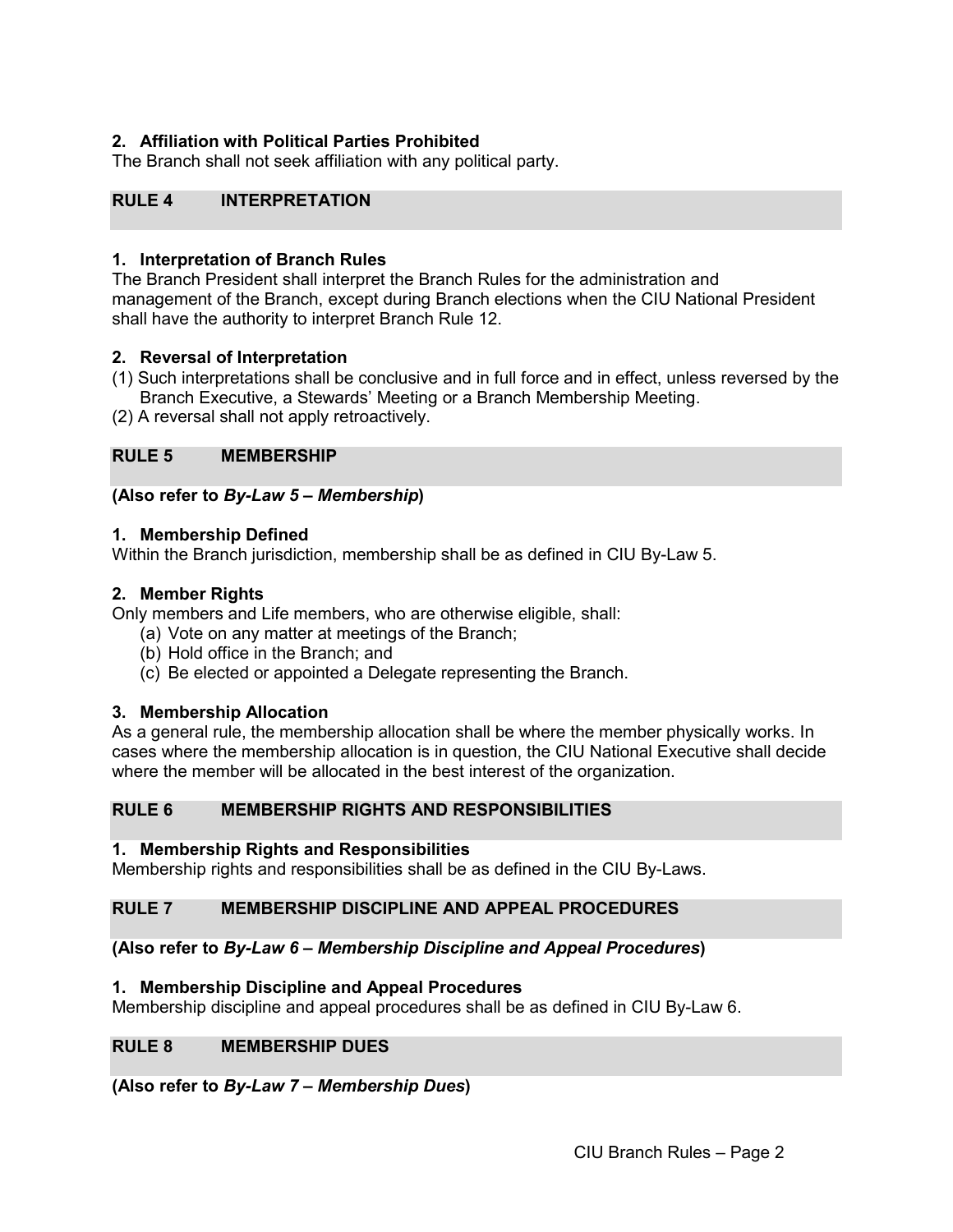#### <span id="page-5-0"></span>**1. Membership Dues**

Membership dues shall be in accordance with CIU By-Law 7, providing the Branch share of the funds.

#### <span id="page-5-1"></span>**RULE 9 BRANCH EXECUTIVE**

#### <span id="page-5-2"></span>**1. Branch Executive**

The Branch Executive shall consist of:

- (a) the Branch President;
- (b) the First Vice-President;
- (c) the Second Vice-President;
- (d) the Third Vice-President, where applicable;
- (e) the Vice-President, Finance;
- (f) the Vice-President, Communication; and
- (g) Executive Stewards, as required.

#### <span id="page-5-3"></span>**RULE 10 STEWARD BODY**

#### <span id="page-5-4"></span>**1. Steward Body**

The Steward Body of the Branch shall comprise the following within the Branch:

- (a) Branch Executive;
- (b) Chief Stewards; and
- (c) Stewards.

# <span id="page-5-5"></span>**RULE 11 MEETINGS**

### <span id="page-5-6"></span>**1. Rules of Order**

Branch meetings are to be conducted in accordance with:

- (a) procedures contained in Rule 20; and
- (b) *Bourinot's Rules of Order*, where procedures outlined in Rule 20 are silent.

#### <span id="page-5-7"></span>**2. Frequency and Location of Meetings**

- (1) The Branch must hold a meeting of the Branch Executive:
	- (a) at least every six months;
		- (b) called by the Branch President; and
	- (c) at a location to be determined by the Branch Executive.
- (2) The Branch must hold a meeting of the Steward Body:
	- (a) during the ninety (90) calendar days following the end of the fiscal year, which may be extended a maximum of thirty (30) calendar days by a majority vote of the Branch Executive; and
	- (b) at a location determined by the Branch Executive.
- (3) The Branch must hold a meeting of the General Membership:
	- (a) at least once each year; and
	- (b) at a location determined by the Branch Executive.

#### <span id="page-5-8"></span>**3. Notices of Meetings**

(1) Following a notice by the Branch VP, Communication, that a meeting has been convened, it is the responsibility of each member of the body convened to acknowledge receipt of the notice by responding, prior to the meeting, which they will or will not attend the meeting.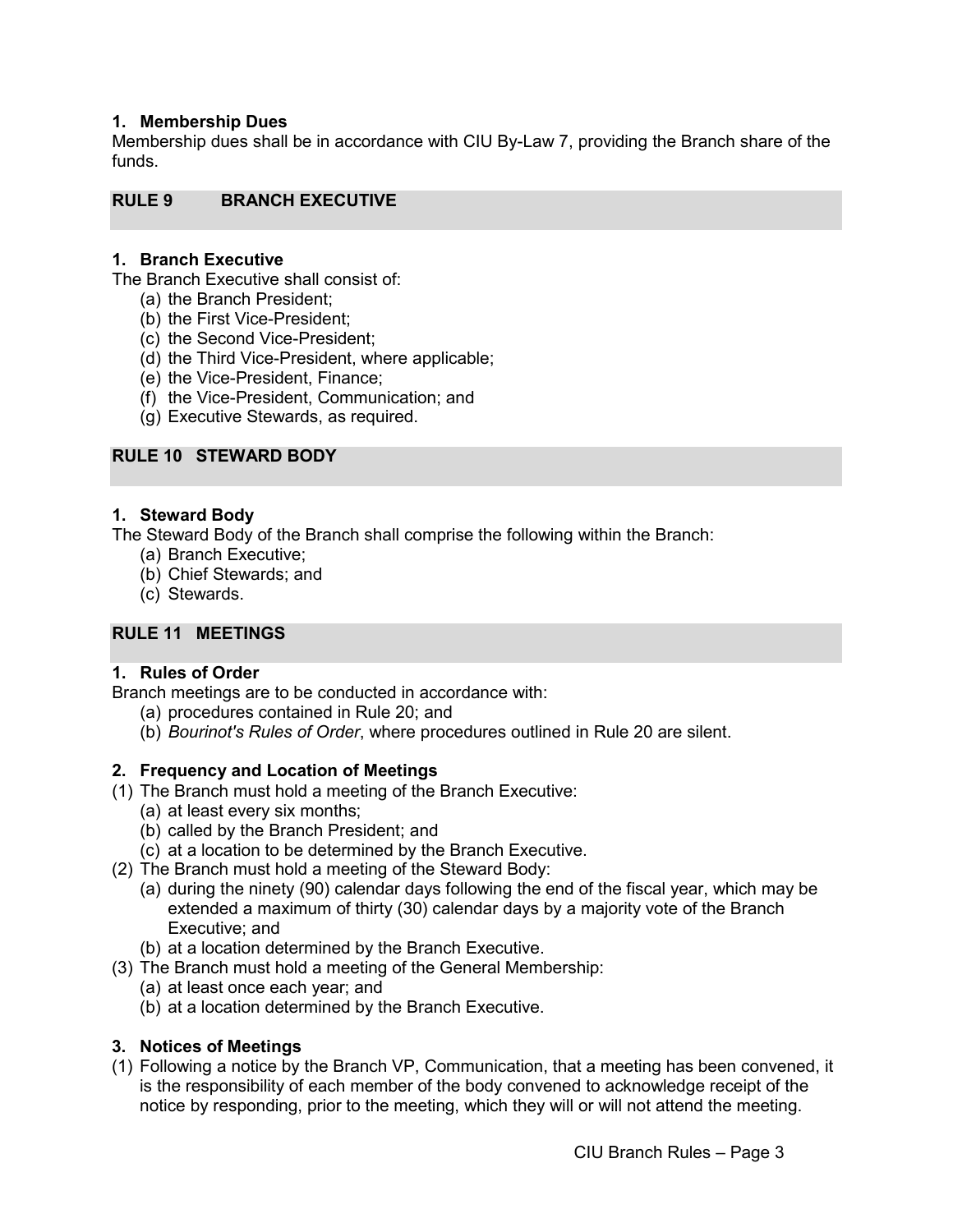- (2) Unless reasonable explanation is provided, three consecutive failures by a Branch Officer to advise the Branch VP, Communication, that they will not attend a meeting will be considered *Abandonment / Vacating of Office*, to which provisions of Rule 13, Tenure of Office, shall apply.
- (3) The Branch VP, Communication, advises the Branch President or their delegate that they will not be able to attend a meeting.

# <span id="page-6-0"></span>**4. Special Branch Executive Meetings**

Special Branch Executive meetings may be called:

- (a) by the Branch President; or
- (b) upon written request of a majority of the Branch Executive.

## <span id="page-6-1"></span>**5. Special Meetings of the Steward Body**

Special meetings of the Steward Body may be called:

- (a) by the Branch President; or
	- (b) upon written request of a majority of the Steward Body.

## <span id="page-6-2"></span>**6. Special General Membership Meetings**

Special Membership meetings may be called:

- (a) by the Branch President; or
- (b) upon the written request of more than one-third (1/3) of the Branch membership.

## <span id="page-6-3"></span>**7. Agenda - Special Meetings**

(1) Written notice must be provided for each of the special meetings. A Special Meeting shall deal with only the matter for which it was called, unless such Meeting agrees by a two-thirds (2/3) majority vote of its assembled members to consider other matters of an urgent or necessary nature.

#### <span id="page-6-4"></span>**8. Quorum**

- (1) A quorum for the conduct of business at meetings of the Branch Executive shall be the presence of more than fifty percent (50%) of the members of that body.
- (2) A quorum for the conduct of business at a meeting of the Steward Body shall be:
	- (a) the presence of more than fifty percent (50%) of the Steward Body (See Rule 10.1: Steward Body); and
	- (b) at least one member of the Branch Executive.
- (3) A quorum for the conduct of business at General Membership meetings shall be the presence of more than ten percent (10%) of the Branch Membership.

# <span id="page-6-5"></span>**9. Voting**

- (1) The vote at all meetings of the Branch Executive and Steward Body is by show of hands, unless a standing or secret vote is properly requested.
- (2) All elections are by secret ballot.
- (3) Vote by proxy is not permitted.

#### <span id="page-6-6"></span>**10. Motions**

All motions submitted at meetings of the Branch Executive and Steward Body must be submitted in writing.

#### <span id="page-6-7"></span>**11. Chief Steward Authority to Call Meetings in Jurisdiction**

- (1) Chief Stewards shall have the authority to call meetings of the members of their jurisdiction.
- (2) The Chief Steward shall report to the Branch Executive subsequent to each meeting.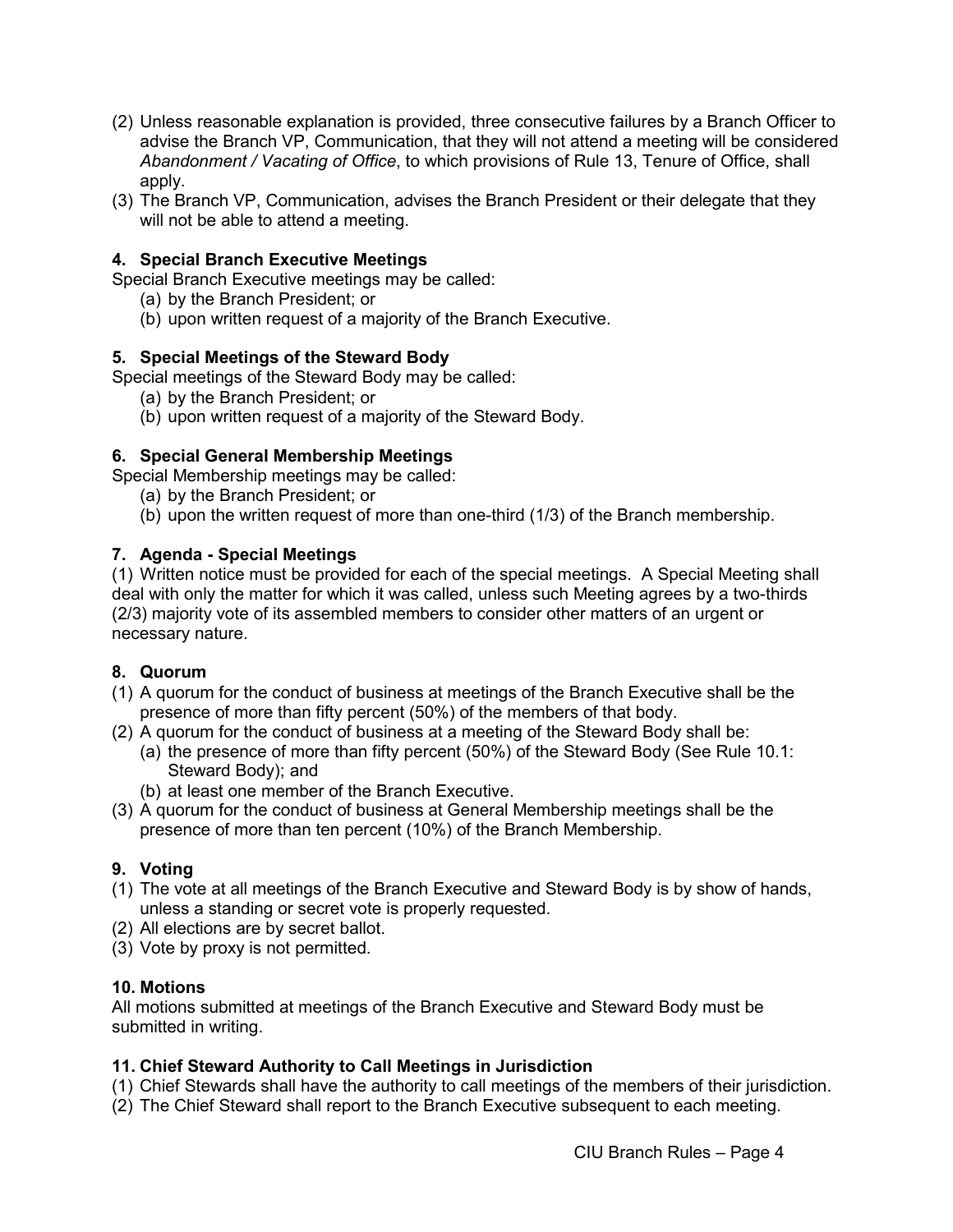# <span id="page-7-0"></span>**RULE 12 BRANCH ELECTIONS**

## <span id="page-7-1"></span>**1. Authorities**

- (1) A Branch Elections Kit is provided to help administer the Branch elections.
- (2) All elections are to be conducted:
	- (a) in accordance with the PSAC Rules of Order;
	- (b) in accordance with the CIU Branch Elections Kit (where a discrepancy exists between the Kit and this Rule, this Rule shall apply); and
	- (c) by secret ballot.

#### <span id="page-7-2"></span>**2. Plurality of ballots**

Determining the election of all Officers of the Branch shall be a plurality of ballots that are:

- (a) not spoiled; and
- (b) cast from members in good standing.

#### <span id="page-7-3"></span>**3. Conditions of Candidacy**

*(Also refer to RULE 5 – Membership, Section 3 – Membership Allocation)* Any member in good standing may be a Candidate for any Branch office, unless they hold a CIU National Officer position.

#### <span id="page-7-4"></span>**4. List of Members**

The CIU National Office shall provide a list of members and Rands to each Branch at the same time it provides the elections timetable.

#### <span id="page-7-5"></span>**5. Term of Office**

#### **(Also refer to** *RULE 13 – Tenure of Office***)**

All Officers are elected for a term of three years.

#### <span id="page-7-6"></span>**6. Executive Officers**

The following Executive Officers are elected by the membership of the Branch:

- (a) Branch President; and
- (b) Branch Vice-Presidents.

#### <span id="page-7-7"></span>**7. Executive Stewards**

The Executive Stewards are elected at the meeting of the Steward Body by the Steward Body at its first meeting following the general elections for the same term as the elected Executive Officers.

#### <span id="page-7-8"></span>**8. Chief Stewards**

The Chief Stewards are elected by the Stewards for the same term as the elected Executive Officers.

#### <span id="page-7-9"></span>**9. Stewards**

- (1) The NEC shall determine (in consultation with the outgoing Branch Executive) whether or not to hold the election for Stewards at the same time as or after the election of the new Branch Executive.
- (2) If elected, Stewards are elected by the membership in the Division they represent, for the same term as the elected Executive Officers.
- (3) If appointed, Stewards are appointed by the new Branch Executive for the same term as the elected Executive Officers.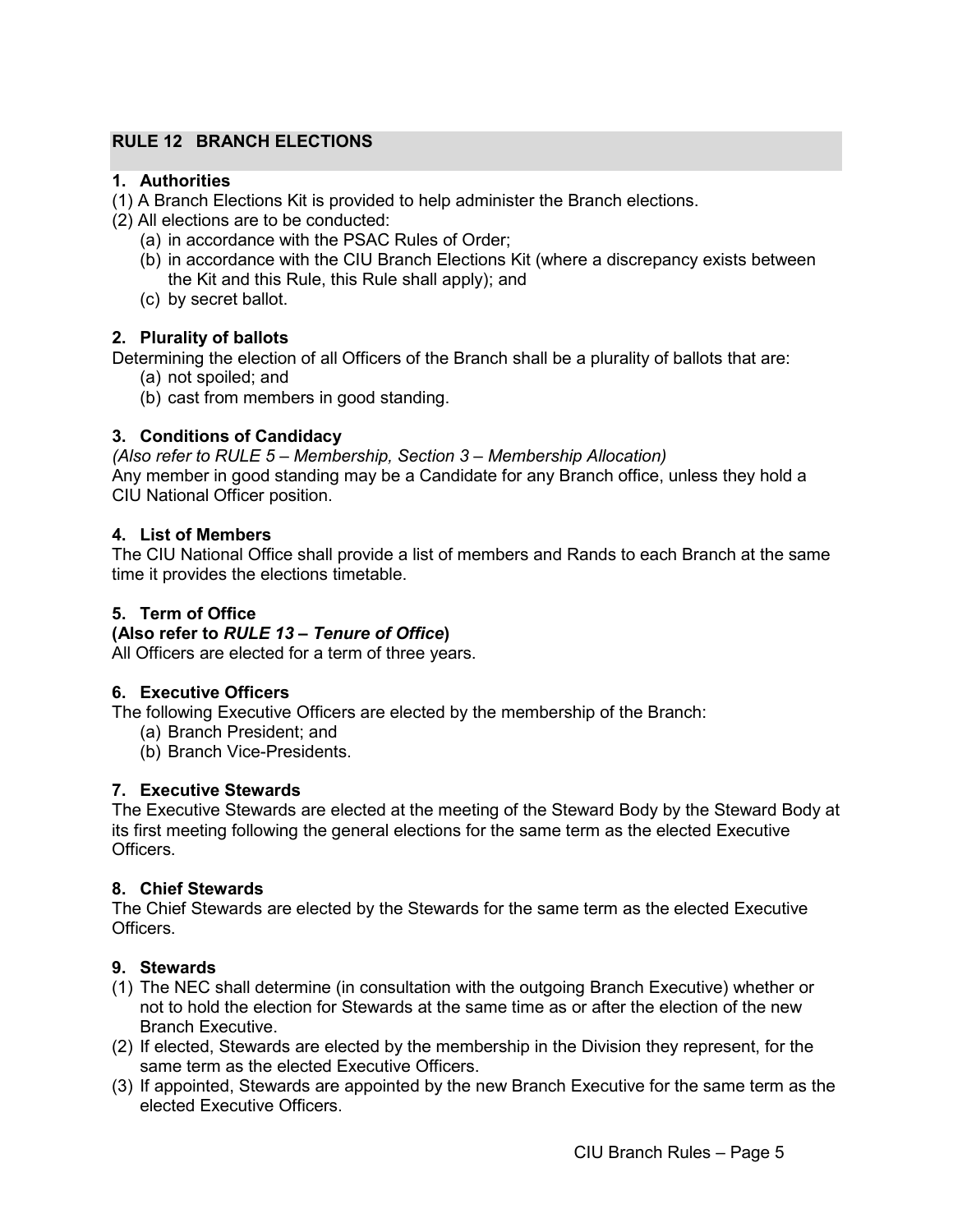# <span id="page-8-0"></span>**10. Employee Representatives**

An Employee Representative may be appointed in any office with two (2) or less members in good standing on recommendation of the Chief Steward within the appropriate Division.

# <span id="page-8-1"></span>**11. Filling Vacant Positions**

- (1) Should any elective office not be filled by the electoral process prescribed in this Rule, a meeting of the Steward Body shall be called by the new Branch Executive after Stewards are elected or appointed.
- (2) Those in attendance at the meeting of the Steward Body (including members of the Branch Executive) shall fill the vacant office.

# <span id="page-8-2"></span>**12. Outgoing Executive Remains In Office Until**

A member of the outgoing Branch Executive remains in office:

(a) until such time as their replacement has been duly:

- (i) appointed;
- (ii) acclaimed, if at closure of nominations no other candidate was nominated; or
- (iii) elected; and
- (b) until their replacement has been administered the Oath of Office, in keeping with Sections 13 and 29.

# <span id="page-8-3"></span>**13. Completion of Electoral Process**

- (1) The electoral process is complete after the vote is counted, at which time elected candidates shall take the oath of office, as per Section 29 of this Rule.
- (2) Where all positions in the Branch are acclaimed:
	- (a) the electoral process is deemed complete after the close of nominations, at which time acclaimed candidates shall take the oath of office, as per Section 29; and
	- (b) the one-week appeals period provided under Section 20, Sub-Section 3, Paragraph (h), begins on the first day after the close of nominations.

# **14. Days, Weeks, Months and Holidays**

- (1) Unless otherwise indicated, all references to:
	- (a) "days" shall be interpreted as calendar days;
	- (b) "weeks" shall be interpreted as seven (7) days; and
	- (c) "months" shall be interpreted as thirty (30) days.
- (2) In cases where an action date falls on a holiday, the action date will be pushed to the next calendar day.

# <span id="page-8-4"></span>**15. Proxy Voting**

Voting by proxy shall not be permitted.

# **16. Duties of outgoing Branch Executive**

The outgoing Branch Executive shall:

- (a) appoint a Chair and a Secretary for the NEC, no later than one month before the opening date of the CIU National Convention;
- (b) as soon as possible after appointing a Chair and a Secretary of the NEC, and no later than three (3) weeks prior to the closing date of the CIU National Convention, advise the CIU National President of the names, addresses and telephone numbers or other pertinent contact information such as e-mail addresses of the appointees; and
- (c) consult with the NEC as to when Steward elections shall take place (during or after Branch Executive elections).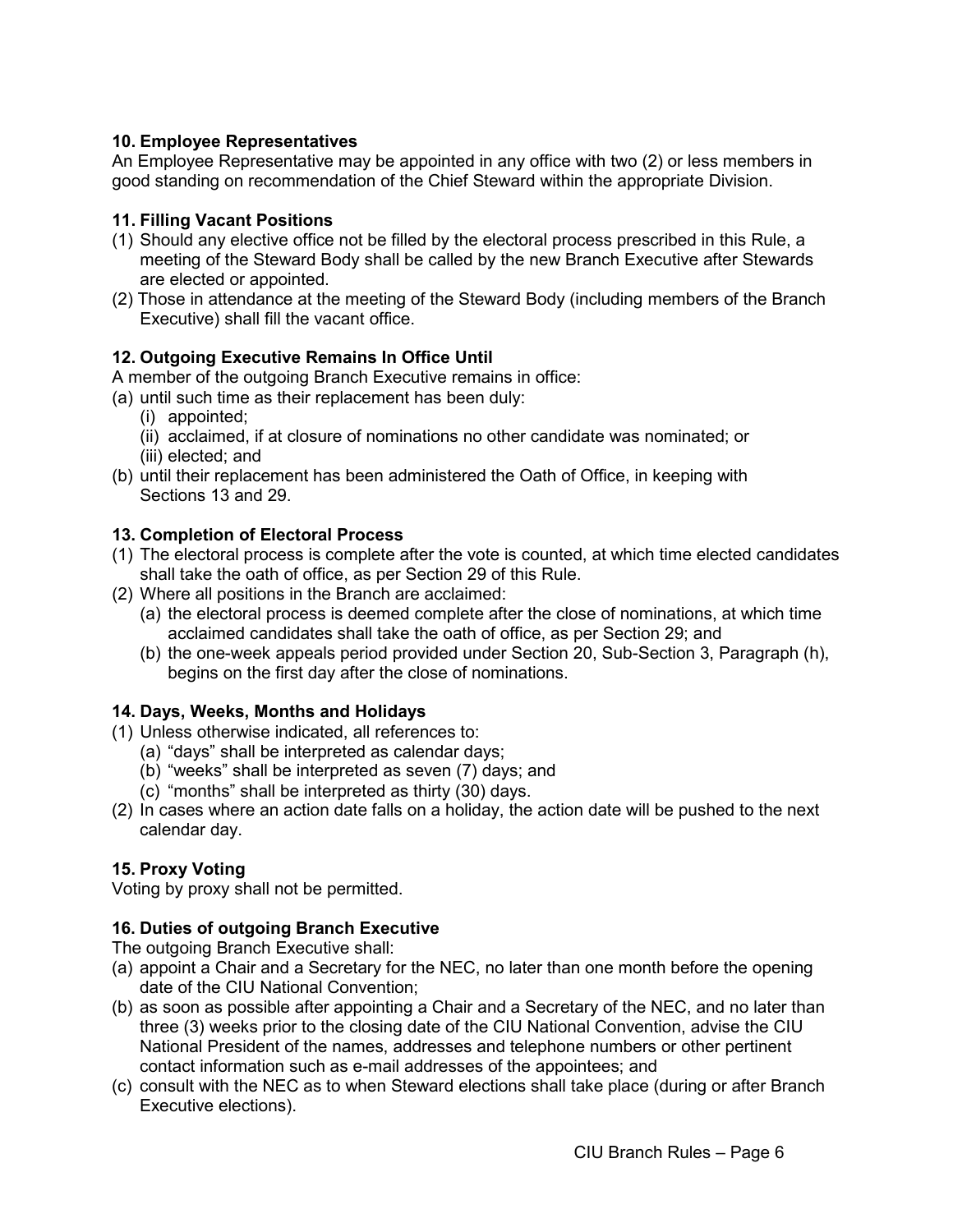# <span id="page-9-0"></span>**17. NEC Conditions of Office**

Members of the NEC shall:

- (a) be a member in good standing;
- (b) not be a Candidate;
- (c) not nominate or co-sponsor a nomination;
- (d) not accept any other position (such as scrutineer);
- (e) remain impartial; and
- (f) not reveal candidacies to anyone before the closing date of the nominations period.

## <span id="page-9-1"></span>**18. Returning Officers**

The Chair of the NEC shall appoint enough Returning Officers to ensure that all Branch members have the opportunity to submit nominations and to vote.

## **19. Membership of NEC**

- (1) The Chair, Secretary, and Returning Officers, shall constitute the NEC.
- (2) As soon as possible after appointing any Returning Officer to the NEC, the NEC Chair or Secretary shall advise the CIU National President of the names, addresses and telephone numbers or other pertinent contact information such as email addresses of the appointees.

#### <span id="page-9-2"></span>**20. Election Timetable**

- (1) The CIU National Office shall set one election timetable for all Branches.
- (2) The election timetable shall commence one month prior to CIU National Convention, with the posting of the election timetable on the CIU website.
- (3) The timetable shall have the following:

#### *Announcing the Timetable*

(a) A date by which the timetable shall be posted on the CIU website, and this date shall be at least one month prior to the commencement of the CIU National Convention;

#### *Appoint NEC*

(b) A date by which the outgoing CIU Branch Executive shall appoint a Chair and a Secretary of the NEC, and this date shall be at least one month prior to the commencement of the CIU National Convention;

# *Notification of the NEC*

(c) A date by which the outgoing CIU Branch Secretary shall notify the CIU National Office of the Chair and a Secretary of the NEC, and this date shall be at least three weeks prior to the closing date of the CIU National Convention;

#### *Nominations Period*

(d) The first and last dates of a one-week nominations period, which would start on the first date after the closing date of the National Convention, followed by the campaigning period;

# *Campaigning Period*

(e) The first and last dates of a one-week campaigning period, followed by the voting period;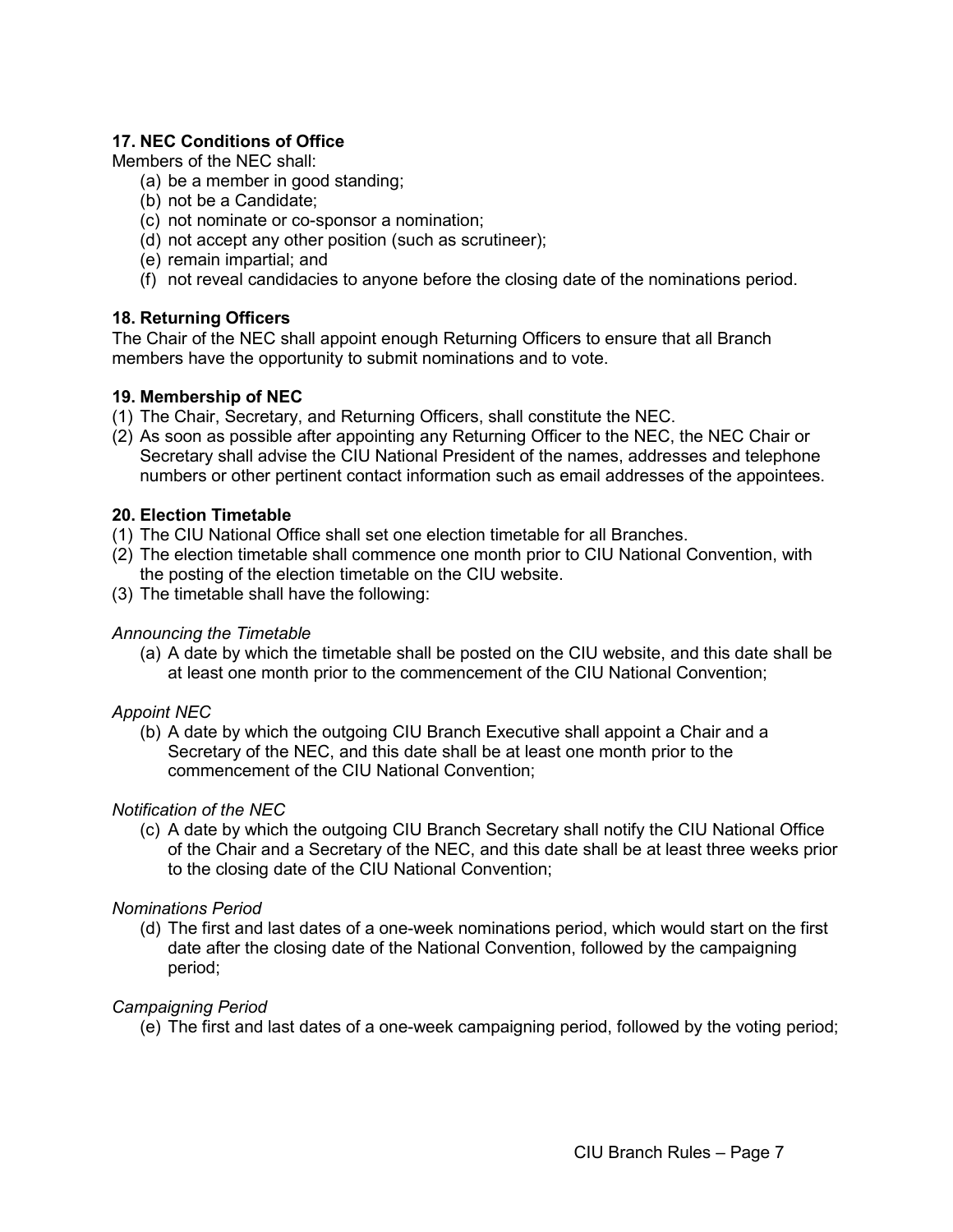### *Advanced Polling*

- (f) The date by which members requiring advanced polling shall advise the NEC Chair of the need for advanced polling, and this date shall be two weeks preceding commencement of the voting period;
- (g) The first and last dates of a one-week advanced polling period, which shall immediately precede the voting period;

### *Voting Period*

- (h) The first and last dates of a three-week voting period; and
- (i) If mail ballot method is used, the mail ballots must be mailed out/distributed as soon as practicable at the end of the nomination period and no later than the end of the seventh day of the three-week voting period.

## *Mail-In Ballot Waiting Period*

(j) The first and last dates of a one-week waiting period for the receipt of mail ballots (if a mail ballot method is used), which would start on the first day after the voting period;

## *Appeal Period for Initial Vote*

- (k) The first and last dates of a one-week appeal period, which shall immediately follow:
	- (i) the last date of nomination if all candidates are acclaimed, or
	- (ii) announcement of the ballot count if at least one position is being contested;

#### *Tie-breaking Voting Period*

- (l) The first and last dates of a second three-week tie-breaking voting period; and
- $(m)$  If mail ballot method is used, the mail ballots must be mailed out/distributed by the end of the seventh day of the three-week voting period.

#### *Mail-In Ballot Waiting Period for Tie-breaking Vote*

(n) The first and last dates of a one-week waiting period for the receipt of mail ballots (if a mail ballot method is used), which would start on the first day after the tie-breaking voting period; and

#### *Appeal Period for Tie-breaking Vote*

(o) The first and last dates of a second one-week appeal period.

# <span id="page-10-0"></span>**21. CIU Website**

- (1) The CIU National Office shall post on its website:
	- (a) The arrival of Branch elections;
	- (b) The election timetable;
	- (c) The names, work location, and work telephone numbers of the NEC Chairs and Secretaries for each Branch;
	- (d) All Branch Elections Kit documents, forms, and the checklist;
	- (e) The names of candidates to be elected, by Branch, after the close of the nominations period; and
	- (f) The names of the successful candidates, by Branch

# <span id="page-10-1"></span>**22. Mail Ballots**

- (1) Mail ballots must:
	- (a) Be mailed out/distributed by the end of the seventh day of the three-week voting period;
	- (b) Use the double envelope system instructing:
		- (i) Voters to place their returning address only on the outer envelope;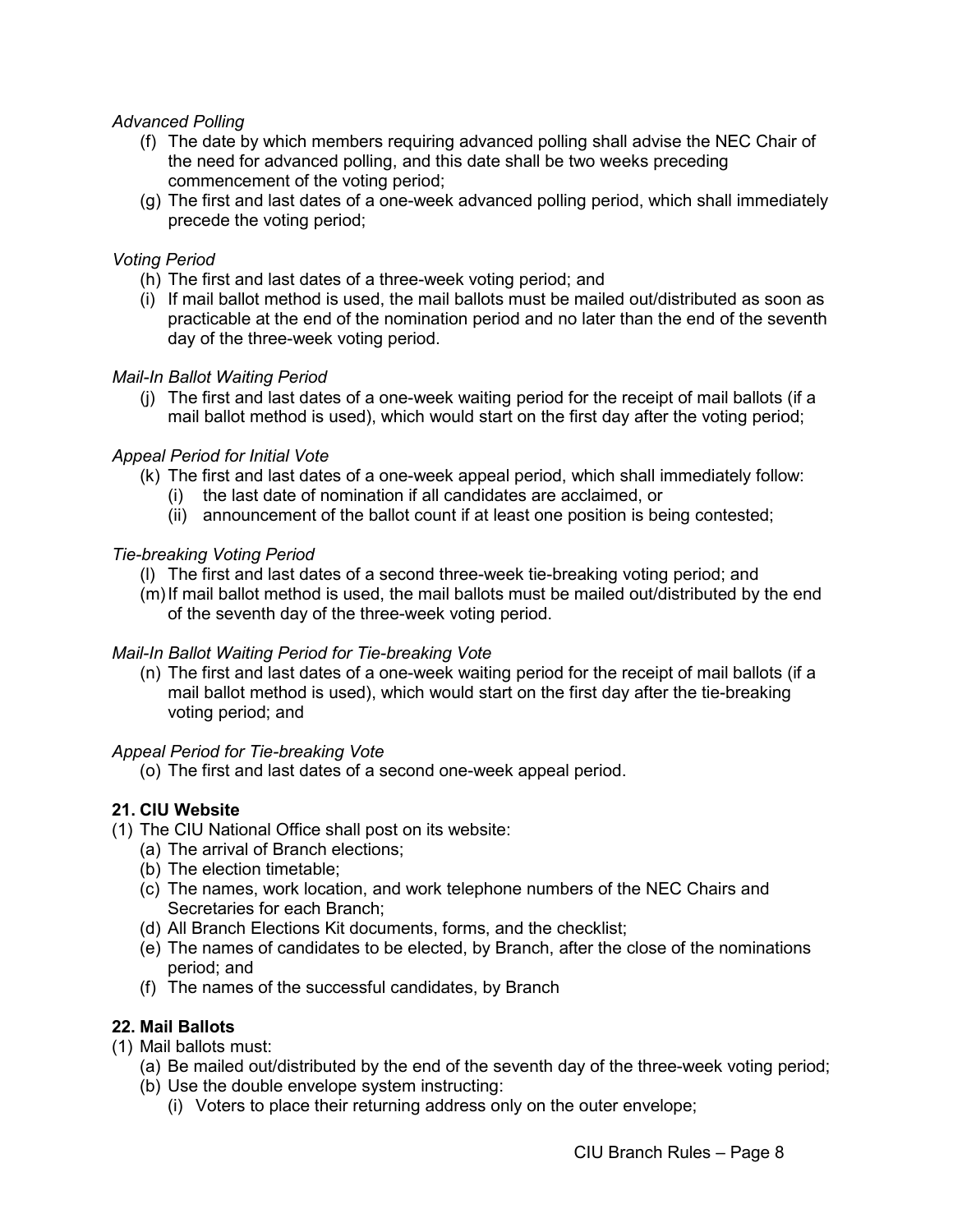- (ii) The NEC to open all outer envelopes and place all inner envelopes unopened together at the same time;
- (iii) The NEC to open all inner envelopes at the same time and only when ballots are counted;
- (c) Be post-marked by the last date of the three-week voting period; and
- (d) Be received by 5:00 p.m. local time on the last date of the mail-in ballot waiting period.

#### <span id="page-11-0"></span>**23. Duties of NEC**

The NEC shall assume all responsibilities for carrying out the electoral process as follows and in keeping with the election timetable established by Section 20 of this Rule:

#### (a) Mail Ballot

As its first order of business, the NEC shall:

- (i) advise the CIU National Office whether or not any vote shall be conducted by mail ballot, and
- (ii) if mail ballot method is used, whether the ballots are to be mailed out/distributed by the CIU National Office or by the NEC (Branch to cover postage costs);
- (b) List of Members

At the time the election timetable is posted on the CIU website, the NEC shall:

- (i) verify the accuracy of the list of all members of the Branch (members in good standing and Rands) based on the most recent information available, and
- (ii) examine all claims of error in such list and decide as to the validity of such claims;

#### (c) Nominations

- (i) Prepare and distribute Nomination Forms;
- (ii) Provide Nominators with a receipt;
- (iii) Assume responsibility for accepting all nominations;
- (iv) Ensure that each Nomination Form:
	- (1) contains the name of one Candidate, and
	- (2) is properly signed by the Candidate, their Nominator and a Co-nominator;
- (v) Ensure that all Candidates and Nominators are members in good standing (refer to the Definitions page in the Branch Elections Kit and Rule 12, Section 3);
- (vi) Before the publication and/or posting of Candidates, if a Candidate is nominated for more than one position, ensure that the Candidate only be nominated for one position, and that it be the position the Candidate wishes to run for;
- (vii) Immediately following the last date of the nominations period:
	- (1) provide the names of candidates to be elected for each position to the CIU National Office for posting on its website;
	- (2) make available, upon request from a member in good standing of the Branch, the list of all Candidates;
	- (3) notify the CIU National Office if mail ballots are required;
- (d) Advanced Polling
	- (i) Provide a member unable to vote during the three-week voting period with advanced polling;
- (e) Voting
	- (i) Ensure ballots are provided and/or distributed to all voting members;
	- (ii) Ensure that each member receives only one (1) ballot;
	- (iii) Ensure that only members in good standing vote;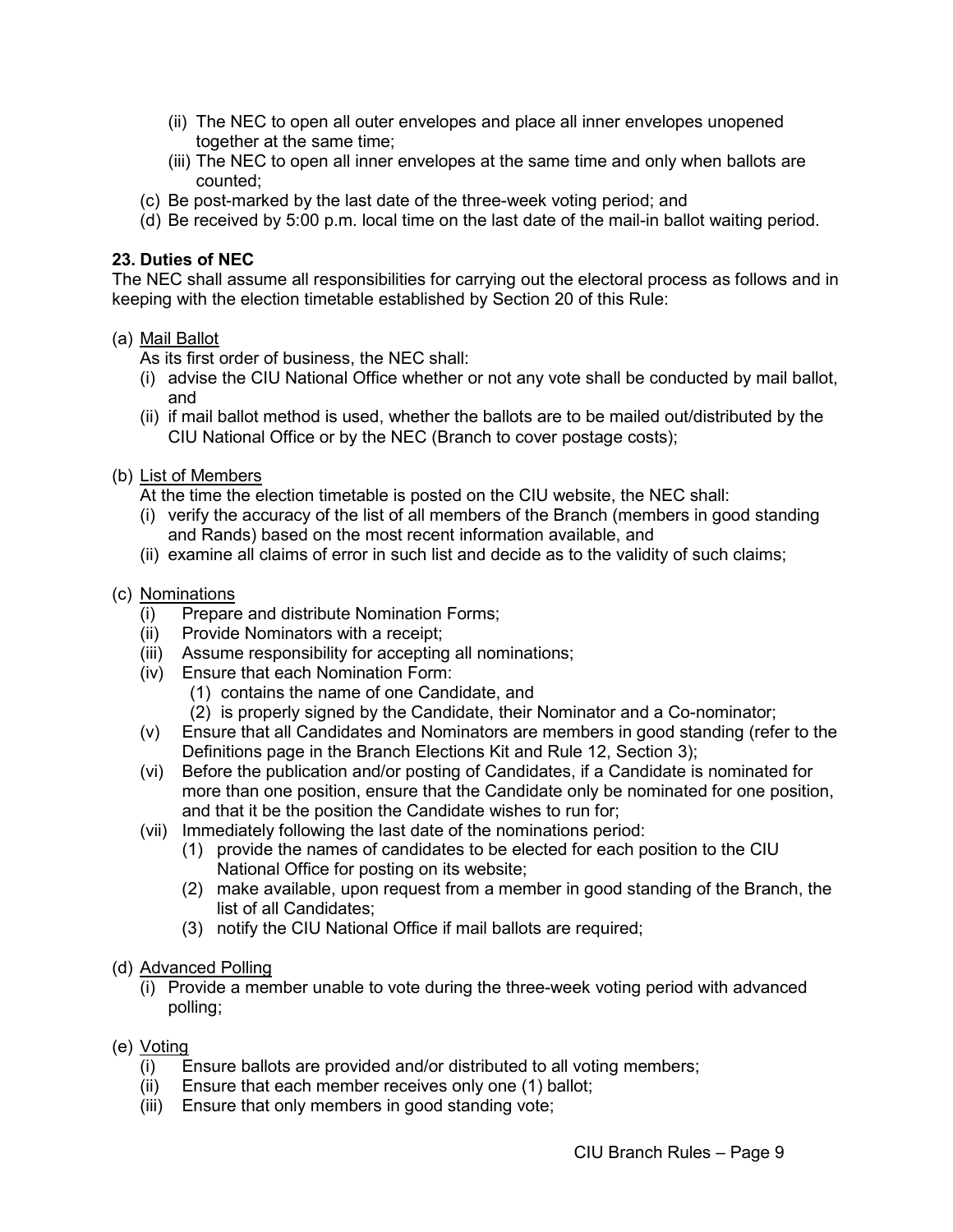- (iv) Allow for the disclosure of all balloting times and locations to the Candidates and/or their authorized representatives;
- (v) Make allowance for each Candidate or their authorized representative to be present to witness the balloting process in its entirety;
- (f) Counting Ballots
	- (i) The Chair, Secretary, and one (1) other member of the NEC, shall count all ballots in their possession at 5:00 p.m. local time, without exception:
		- (1) On the evening of the last date of the three-week voting period, if mail ballots are not used; or
		- (2) On the evening of the last date of the mail-in ballot waiting period, if any mail ballots are used;
	- (ii) The NEC shall:
		- (1) ensure that only ballots where the intent is clearly marked in the appropriate place be accepted;
		- (2) include in the count the:
			- (a) total number of ballots cast for each Candidate; and
			- (b) number of spoiled ballots;
		- (3) ensure that Candidates and/or their representatives may be present to witness the count of the ballots;

# (g) Results

- After counting of ballots is completed, the NEC shall:
- (i) notify all Candidates of the results of the elections;
- (ii) notify the CIU National Office of the results of the elections for posting on the CIU website; and
- (iii) on the first day after ballots are counted, make available, upon request from a member in good standing of the Branch, the names of the successful Candidates;
- (h) Retain Records
	- (i) Until the first meeting of the new Branch Executive, ensure that all ballots and Nomination Forms be:
		- (a) Accounted for;
		- (b) Held by the NEC Chair; and
		- (c) Sealed in a box.
- (i) Reports
	- (i) Submit to the CIU National President copies of all reports it generates.
- (i) 2<sup>nd</sup> Voting Period
	- (i) In the event of a tie vote for any office during the first voting period, the NEC shall immediately announce a  $2<sup>nd</sup>$  voting period.

# <span id="page-12-0"></span>**24. Destruction of Ballots**

The new Branch Executive shall instruct the Branch Secretary to destroy the ballots and retain the nomination forms and any report from the Returning Officer(s) as Branch records.

#### <span id="page-12-1"></span>**25. Termination of Campaigning**

(1) Each Candidate shall put an end to their election campaign on the last date of the campaigning period, which precedes the first date of the voting period, as is the case in municipal, provincial or federal elections.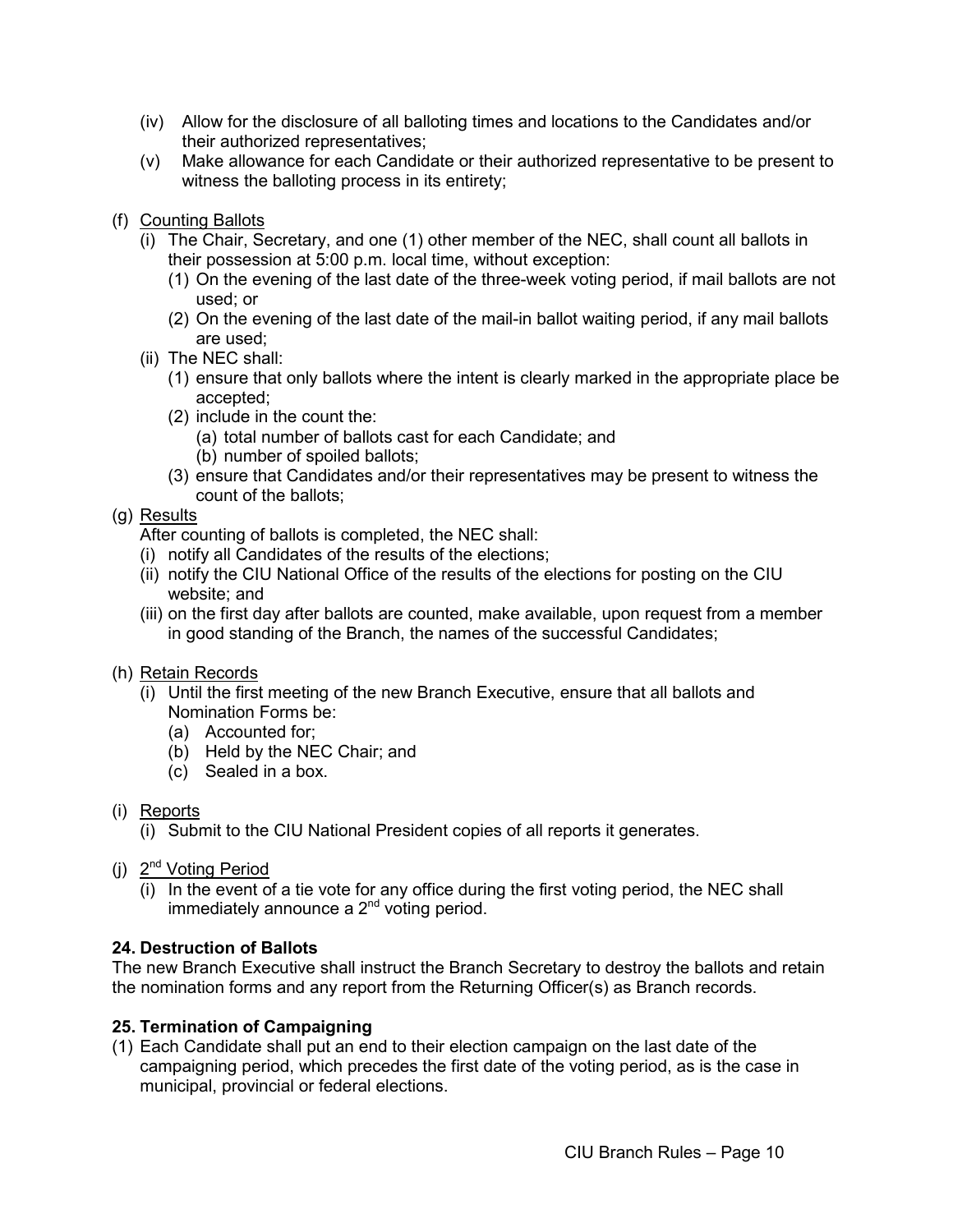(2) Ending to campaign means respecting a total blackout of any activity to campaign, including but not limited to, ceasing to create, post, issue, disseminate, and/or distribute any new media, whether in print or electronic format.

# <span id="page-13-0"></span>**26. Appeals or Complaints**

- (1) An appeal may be presented to the election of the Branch President or to the election of any other Branch Officer commencing on the first date results of the elections are posted on the CIU website. Said appeal is to be:
	- (a) presented within seven (7) calendar days;
	- (b) submitted in writing;
	- (c) signed by ten (10) members in good standing; and
	- (d) submitted to the CIU National President.
- (2) Upon receipt of an appeal or a complaint, the CIU National President may appoint a CIU National Vice-President to obtain additional information from the complainants and/or from the Chair or Secretary of the NEC to better assess the validity of the appeal or complaint.
- (3) When the CIU National President is satisfied about having all the information required to make a decision, they may:
	- (a) refer the matter to the Branch Executive, when the appeal or complaint involves any position on the Branch Executive except Branch President; or
	- (b) refer the matter to the CIU National Executive when the appeal or complaint involves a Branch President.
- (4) The CIU National Executive may order new Branch elections to take place for one or more positions (this order can be for a complete or partial election timetable). (see By-Law 15.4)
- (5) Decisions on challenges shall be reviewed by the CIU National Board of Directors.
- (6) In the event of an appeal involving the CIU National Executive, all documents in possession of the NEC shall be forwarded to the CIU National Office, to be dealt with by the CIU National Board of Directors at its next meeting.

# <span id="page-13-1"></span>**27. Restrictions on Appeals or Complaints**

An appeal or complaint may not be presented if it relates to:

- (a) any Branch election information posted on the CIU website as per Branch Rule 12, Section 21; or
- (b) a mail ballot not counted because it was received after 5:00 p.m. local time on the last date of the one-week mail-in ballot waiting period.

# <span id="page-13-2"></span>**28. Dissolution of NEC**

The NEC is dissolved at the next regular meeting of the Steward Body in the New Year, following Convention year.

# <span id="page-13-3"></span>**29. Administration of Oath**

The NEC Chair, or their nominee, shall immediately administer the Oath(s) of Office:

- (a) to all incoming Officers;
- (b) after incoming Officers are appointed, acclaimed, or elected; and
- (c) in the presence of at least two (2) members in good standing.

# <span id="page-13-4"></span>**RULE 13 TENURE OF OFFICE**

**(Also refer to** *Rule 12 – Branch Elections, Section 4 – Term of Office***)**

<span id="page-13-5"></span>**1. Tenure of Office**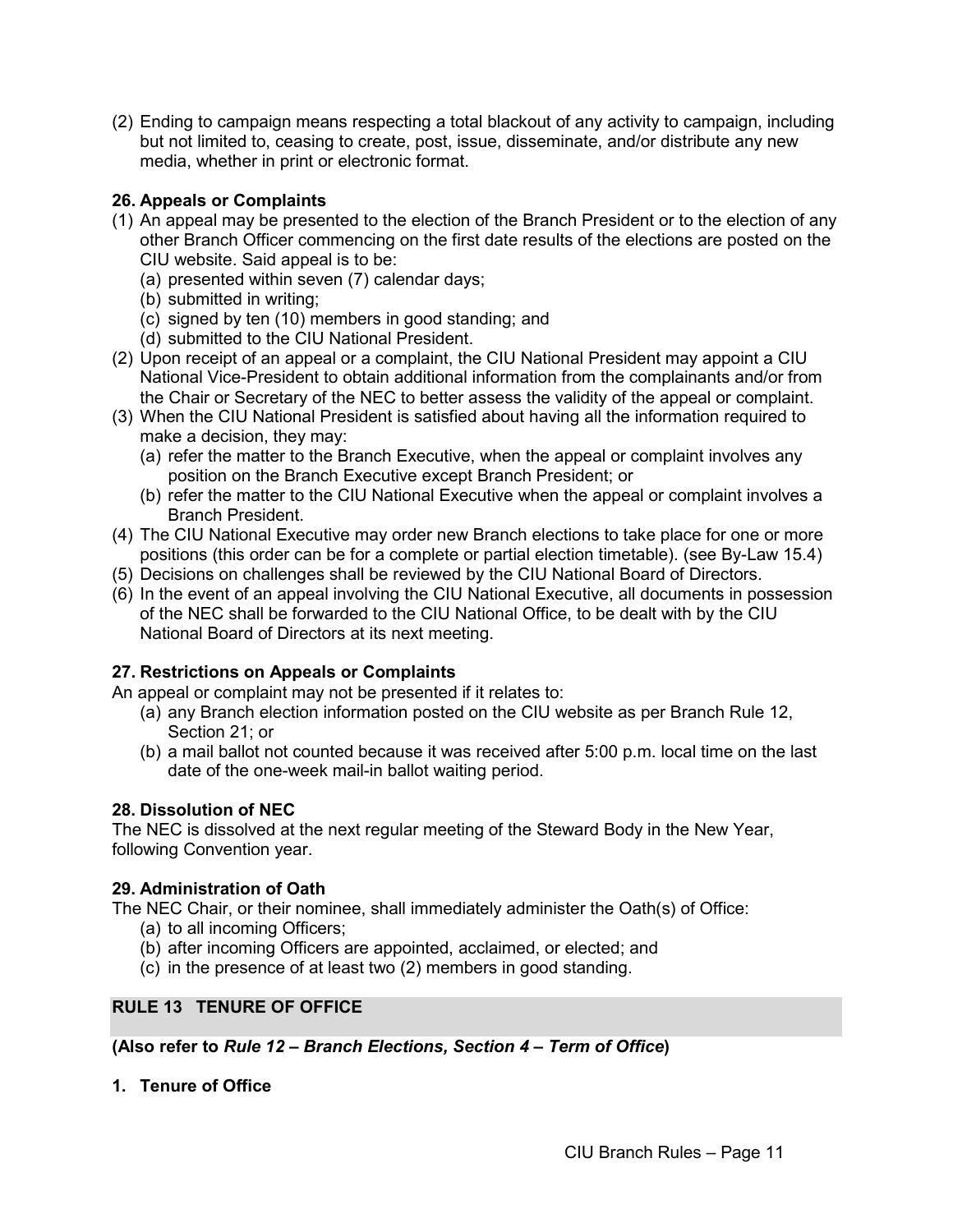All Officers should hold office until their term of office expires and/or until their successor is duly elected.

# <span id="page-14-0"></span>**2. Abandonment / Vacating of Office – Branch Executive Officer**

- (1) A Branch Executive Officer who:
	- (a) is absent, without due cause, from three consecutive meetings of the Branch Executive, or
	- (b) fails to advise the VP, Communication, for three consecutive meetings, that they will not attend, is:
		- (i) considered to have abandoned their office; and
		- (ii) to be relieved of their post.
- (2) If a Branch Executive Officer vacates their office for any cause, other than when their term of office expires, their office shall be filled by election.
- (3) A Branch Executive Officer who vacates or has been relieved of their post shall be replaced by the Branch Executive, who shall, in turn:
	- (a) elect a successor from the remaining members of the Branch Executive; and
	- (b) obtain approval for the elected successor at a meeting of the Steward Body.
- (4) Where the process under Rule 13, Section 2, Sub-section (3) fails to fill a vacancy, the Steward Body shall nominate and elect from amongst its ranks a successor to the position on the Branch Executive.
- (5) The Branch Executive may choose to keep a position on the Branch Executive vacant if the position is vacated within 6 months prior to the next CIU Triennial Convention.

# <span id="page-14-1"></span>**3. Abandonment / Vacating of Office – Steward**

- (1) A Steward who:
	- (a) is absent, without due cause, from three consecutive meetings of the Steward Body,
	- (b) unless reasonable explanation is provided, fails to advise the VP, Communication, for three consecutive meetings, that they will not attend, is:
		- (i) considered to have abandoned their office; and
		- (ii) shall be automatically suspended as a Steward.
- (2) If a Steward is transferred beyond the jurisdiction of the Branch:
	- (a) they shall be considered to have vacated their post;
		- (b) the remaining portion of their term of office is to be filled by their successor who shall be elected; and
	- (c) where election of Stewards fails to provide results, Stewards shall be appointed in keeping with Rule 12, Section Section 9, Sub-section 3.
- (3) The Branch Executive may choose to keep a vacated Steward position vacant if the position is vacated within 6 months prior to the next CIU Triennial Convention.

# <span id="page-14-2"></span>**4. Resignation of Entire Branch Executive**

- (1) In the event of the resignation of the entire Branch Executive, the Branch will:
	- (a) automatically be placed in Trusteeship; and
	- (b) administered in accordance with Rule 14, Trusteeship.

# <span id="page-14-3"></span>**RULE 14 TRUSTEESHIP**

# <span id="page-14-4"></span>**1. Placing Branch in Trusteeship - Authority of CIU National Executive**

Notwithstanding Rule 13, Section 4, Branch Trusteeship may be imposed by the CIU National Executive whenever it is deemed to be in the best interest of:

- (a) the membership of a Branch; or
- (b) CIU, in general.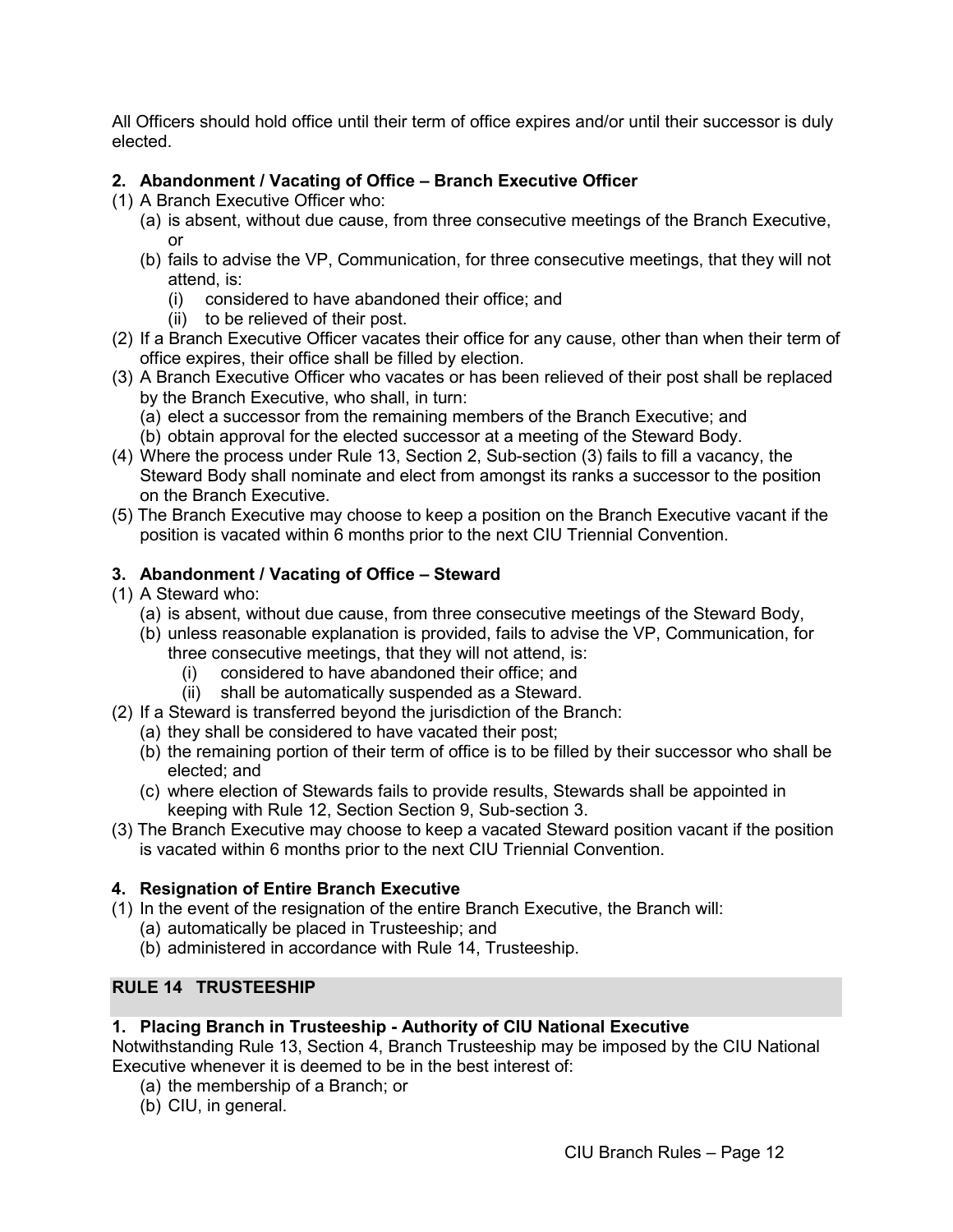# <span id="page-15-0"></span>**2. Trustee – Appointed by National Executive**

The CIU National Vice-President responsible for the Branch will be appointed by the CIU National Executive as Trustee of the Branch.

# <span id="page-15-1"></span>**3. Trustees – Duties**

- (1) The Trustee will:
	- (a) appoint Deputy Trustees from Branch members; and
	- (b) supervise Deputy Trustees.

# <span id="page-15-2"></span>**4. Trusteeship Committee**

- (1) The Trustee and Deputy Trustees will form a Trusteeship Committee to administer the trusteeship.
- (2) The Trusteeship Committee shall be:
	- (a) vested with all the powers and authorities; and
	- (b) responsible for all duties provided for under the Branch Rules.

# <span id="page-15-3"></span>**5. Documents Copied to CIU National Board of Directors**

All documentation pertaining to the trusteeship shall be provided to members of the CIU National Board of Directors, as expeditiously as possible.

# <span id="page-15-4"></span>**RULE 15 DUTIES AND AUTHORITIES OF BRANCH EXECUTIVE**

# <span id="page-15-5"></span>**1. Duties and Authorities of Branch Executive**

The Branch Executive shall:

- (a) administer the finances of the Branch;
- (b) plan and direct the Branch's affairs, subject to legal and constitutional requirements and direction from and/or approval of the Steward Body;
- (c) report monthly to the Steward Body regarding the administrative, financial and other activities of the Branch;
- (d) organize the Branch in accordance with Rule 2;
- (e) assume responsibility for and supervise the application of any collective agreements in force;
- (f) plan and organize the administrative work of the Branch;
- (g) provide the necessary personnel and facilities to carry out the work of the Branch;
- (h) be responsible for competence of the personnel to undertake the administrative work of the Branch;
- (i) summon special general meetings, when necessary; and
- (j) be responsible for:
	- (i) redress at the Branch level;
	- (ii) collective Bargaining data;
	- (iii) education;
	- (iv) classifications; and
	- (v) recommendations on amendments to the PSAC Constitution, CIU By-Laws, and CIU Branch Rules.

# <span id="page-15-6"></span>**RULE 16 DUTIES AND AUTHORITIES OF BRANCH OFFICERS**

# <span id="page-15-7"></span>**1. Branch President**

The Branch President shall:

(a) interpret Branch Rules, as provided for in Rule 4.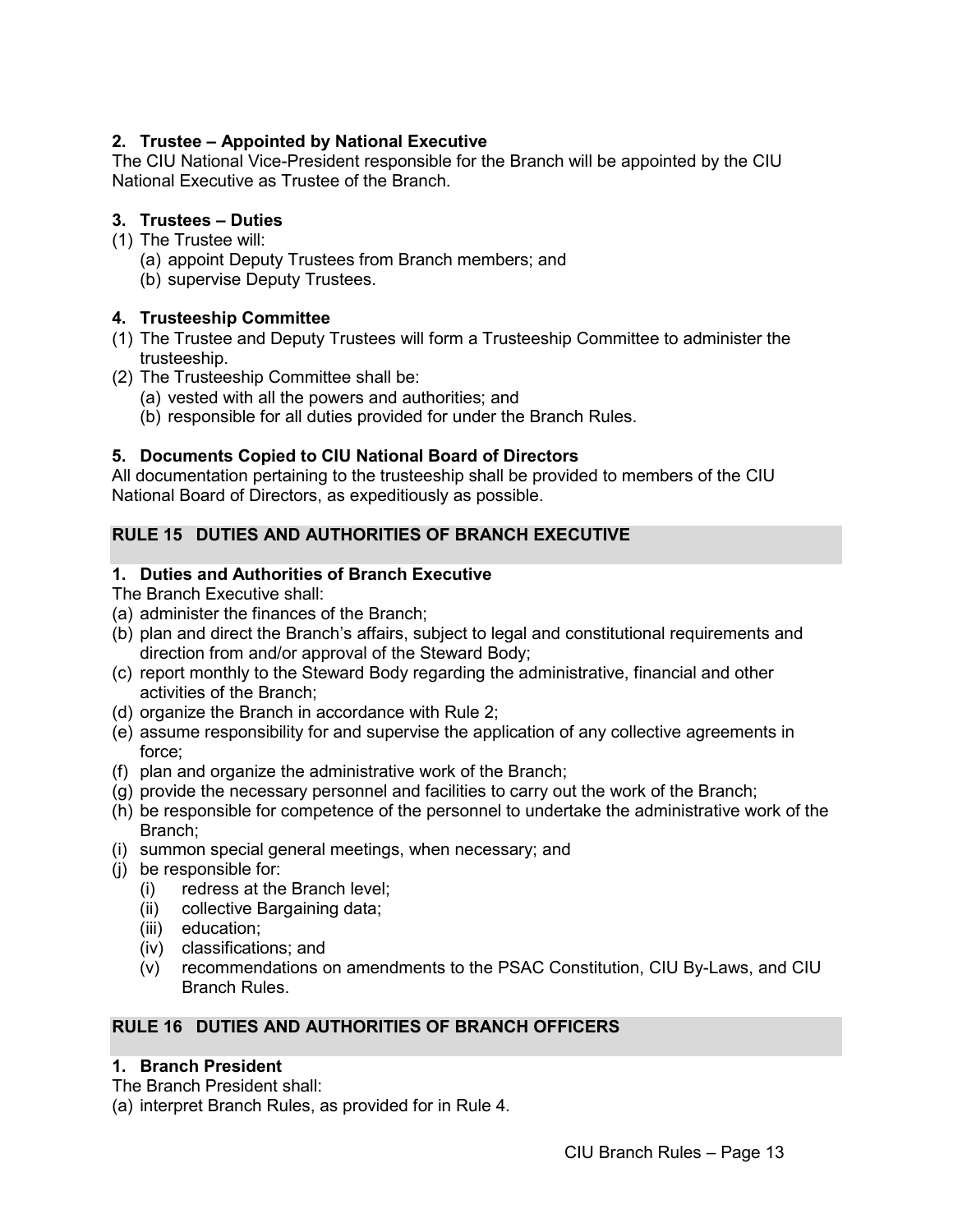- (b) notwithstanding Rule 20, Section 2, preside over all meetings of the Branch Executive, Steward Body, and membership;
- (c) have:
	- (i) the general powers and duties of supervision usually vested in the office of a Chief Executive;
	- (ii) without limiting the generality of Rule 16, Section 1, Sub-section c, Paragraph i, between meetings of the Branch Executive, the full power to act with respect to all matters which come within the duties and responsibilities of the Branch Executive outlined in Rule 15, Section 1;
	- (iii) to submit any action taken to the next meeting of the Branch Executive for review and subsequent ratification, amendment, or rescinding;
- (d) report monthly to the Branch Executive all matters within their knowledge, which concern the interests of the Branch;
- (e) assign and coordinate the work of all Branch Executive Officers;
- (f) ensure the Branch carries out all directives and policies established by CIU, in accordance with the authorities provided by the By-Laws;
- (g) call a meeting of the Branch Executive:
	- (i) at least once every six (6) months, or
	- (ii) upon written request of the majority of the Branch Executive Officers;
- (h) represent the Branch in all official actions;
- (i) designate Branch Executive Officers to have signing authority for the issuance of cheques jointly with the VP, Finance;
- (j) sign:
	- (i) all Minutes of meetings jointly with the Branch VP, Communication; and
	- (ii) all Financial Reports;
- (k) be responsible for the proper conduct of all Branch affairs;
- (l) ensure all Branch Executive Officers and Stewards discharge their duties and their responsibilities;
- (m) on termination of their term of office, surrender or transmit all of the properties, records, funds and documents for which they are responsible to the succeeding Executive Officer, within thirty (30) days after the election and Oath of Office of that Executive Officer;
- (n) review and authorize all expenditures for the Branch, except for expenditures made by the Branch President them self, which expenditures must be:
	- (i) authorized by the Branch Executive before they are made; or
	- (ii) where obtaining authorization before expenditures are made is not practicable, approved at the next meeting of the Branch Executive;
- (o) prepare a report for the annual meeting of the Steward Body, accounting for their term of office;
- (p) with the advice and consent of the Branch Executive Officers, appoint a Chair for each Branch Committee and specify the duties of each Committee; and
- (q) respond to notices from the Branch VP, Communication, advising that they will or will not be able to attend a meeting of the Branch Executive or Steward Body or General Membership.

# <span id="page-16-0"></span>**2. Branch First Vice-President, Second Vice-President, and Third Vice-President**

The Branch Vice-President(s) shall:

- (a) attend all meetings of the Branch;
- (b) carry out the responsibilities delegated to them by the Branch President;
- (c) have grievance signing authority;
- (d) have the right to represent grievors at all appropriate levels; and
- (e) respond to notices from the Branch VP, Communication, advising that they will or will not be able to attend a meeting of the Branch Executive or Steward Body or General Membership.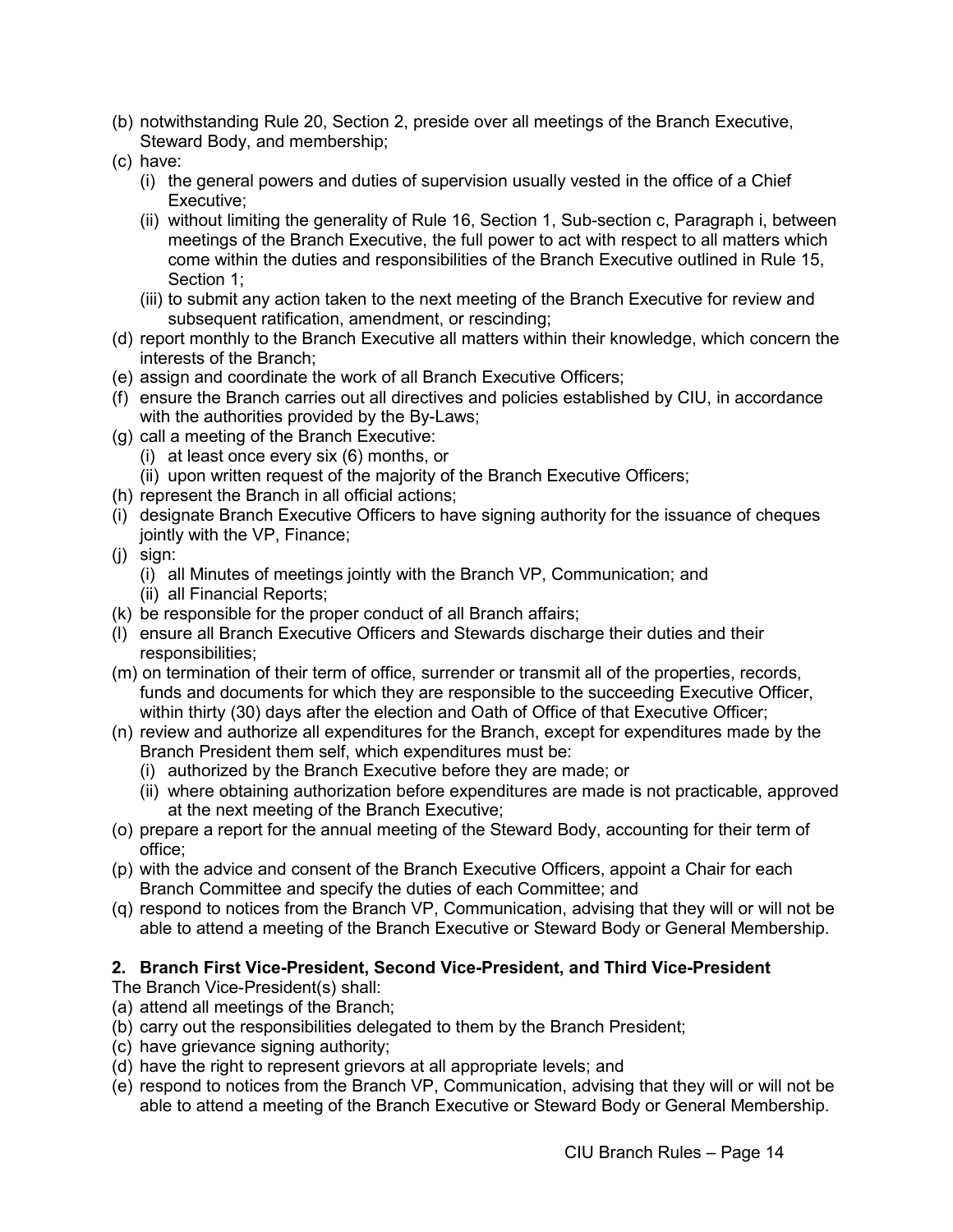# <span id="page-17-0"></span>**3. Branch VP, Communication**

The Branch VP, Communication, shall:

- (a) be responsible to the Branch Executive for:
	- (i) all correspondence; and
	- (ii) all official documents on record in and for the Branch;
- (b) for all meetings (Branch Executive, Stewards, and General Membership):
	- (i) attend;
	- (ii) take notes; and
	- (iii) prepare Minutes;
- (c) sign Minutes jointly with the Branch President;
- (d) maintain all official records of Branch Minutes of meetings;
- (e) provide:
	- (i) notices to all appropriate persons of time, date, and place of the Branch Executive, Stewards and General Membership meetings; and
	- (ii) an agenda, outlining the proposed business for the meeting;
- (f) provide a filing system, such that all records and correspondence are kept with adequate security and are accessible to all authorized Branch Officers;
- (g) on completion of their term of office, surrender and transmit all of the properties, records, funds, and documents for which they are responsible to the succeeding Branch Executive Officer, within thirty (30) days after the election and Oath of Office of that Branch Executive Officer;
- (h) provide a copy of the official Minutes of each Branch Executive meeting to each member of the Branch Executive, within thirty (30) days of the date that the Minutes are approved;
- (i) provide a copy of the official Minutes of any meeting of the Steward Body to each member of the Steward Body, within thirty (30) days of the date that the Minutes are approved; and
- (j) inform the Branch President, and/or their delegate, that they will or will not be able to attend a meeting of the Branch Executive or Steward Body or General Membership.

# <span id="page-17-1"></span>**4. Branch VP, Finance**

- The Branch VP, Finance, shall:
- (a) attend all meetings of the:
	- (i) Branch Executive,
	- (ii) Stewards, and
	- (iii) General Membership;
- (b) have delegated authority to administer and direct the financial affairs of the Branch, within the limits of the budget.
- (c) receive and account for all funds and financial obligations due to the Branch, or raised in the name of the Branch;
- (d) pay all accounts due and payable by the Branch, obtaining and recording all such transactions based on expense accounts and/or statements;
- (e) obtain a receipt for all expenditures;
- (f) present, for review of and authorization by the Branch President, all expenditures for the report of the transaction;
- (g) maintain the financial records of the Branch in acceptable business manner current and available;
- (h) provide access to the financial records of the Branch at all meetings of the Branch Executive and Steward Body;
- (i) establish the appropriate accounts and deposit all funds belonging to the Branch in the appropriate accounts for safekeeping;
- (j) invest such surplus funds of the Branch in accordance with the instructions of the Branch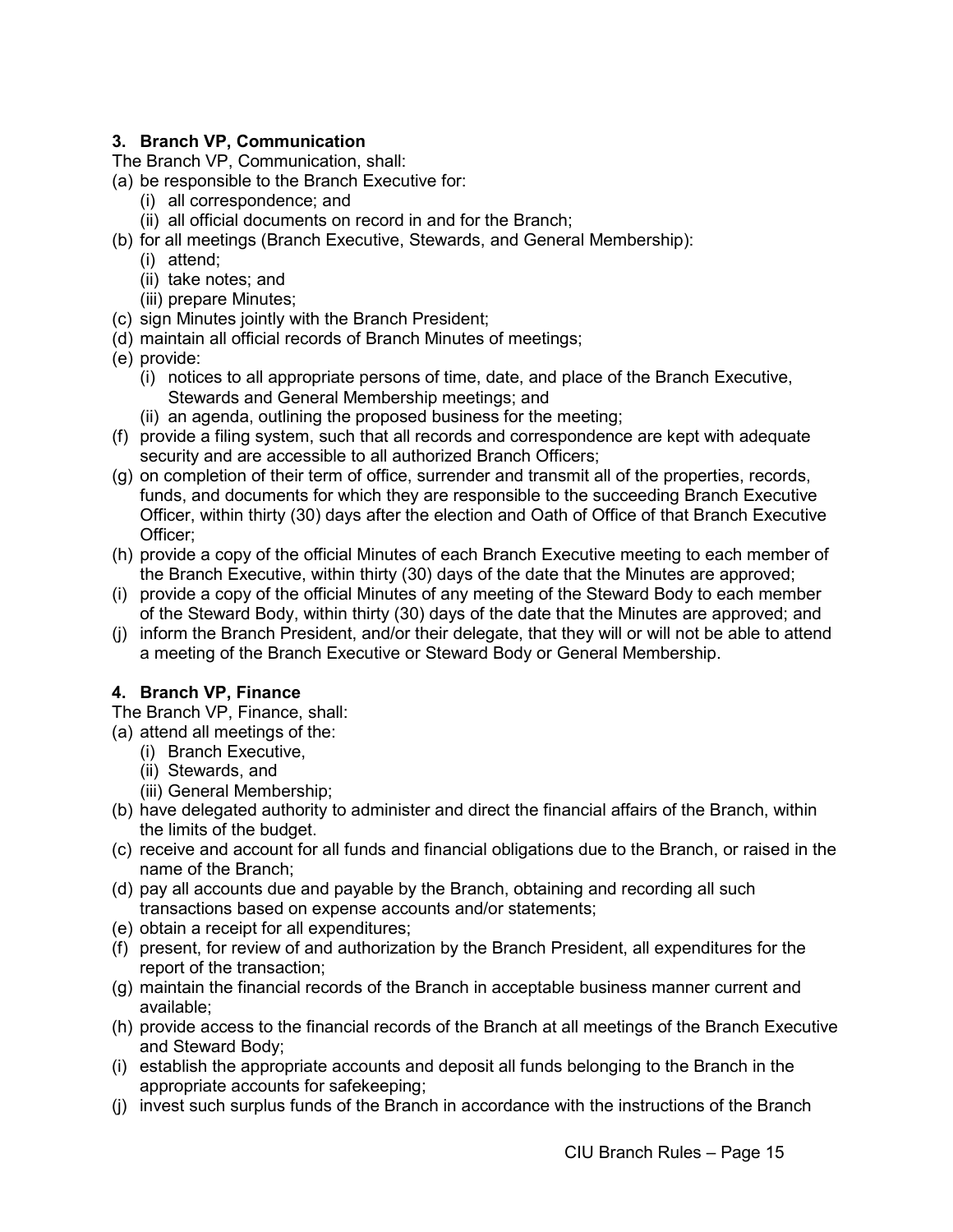Executive;

- (k) be required to give a written semi-annual report to the Branch Executive on the financial position of the Branch;
- (l) ensure that a budget is prepared no later than sixty (60) days into the new calendar year, and presented to a meeting of the Steward Body for approval.
- (m)at the termination of their term of office, surrender and transmit all of the properties, records, funds, and documents for which they are responsible to the succeeding Branch Executive Officer, within thirty (30) days after the election and Oath of Office of that Branch Executive Officer; and
- (n) respond to notices from the Branch VP, Communication, advising that they will or will not be able to attend a meeting of the Branch Executive or Steward Body or General Membership.

# <span id="page-18-0"></span>**5. Executive Steward**

- The Executive Steward shall:
- (a) attend all meetings of the Branch Executive;
- (b) have the right to voice and vote at all Branch Executive meetings;
- (c) represent the members and Stewards within their jurisdiction at meetings of Branch Executive;
- (d) inform the Branch Executive of all activities within their jurisdiction;
- (e) inform Stewards and members within their jurisdiction of Branch Executive activities;
- (f) carry out such other duties as may be assigned to them by the Branch President; and
- (g) respond to notices from the Branch VP, Communication, advising that they will or will not be able to attend a meeting of the Branch Executive or Steward Body or General Membership.

# <span id="page-18-1"></span>**6. Chief Steward**

The Chief Steward shall:

- (a) be responsible for the Stewards and Employee Representatives in their assigned area of jurisdiction:
- (b) represent the members in the first step of the:
	- (i) Grievance Procedure; and
	- (ii) Union/Management process;
- (c) advise and recommend regarding the rights and privileges in connection with the:
	- (i) Members' Terms and Conditions of Employment; and
	- (ii) Collective Agreements in force;
- (d) provide adequate systems of records of grievances and appeals for their area of jurisdiction;
- (e) participate in the transmission of grievance records and appeal records through the Branch and to the National Office;
- (f) represent members in their area of jurisdiction in all aspects of their interest and welfare at meetings of the Steward Body;
- (g) be responsible for authorizing grievances under the collective agreements when and where such authority is delegated, in writing, from the Branch Executive and the National President of CIU;
- (h) hold meetings in accordance with Rule 11, Section 11, at least once monthly and preceding any local Union/Management meeting or meeting of the Steward Body; and
- (i) respond to notices from the Branch VP, Communication, advising that they will or will not be able to attend a meeting of the Steward Body or General Membership.

# <span id="page-18-2"></span>**7. Steward**

- (1) The Steward is to be the representative of one or more work units as determined under Branch Rule 2.
- (2) The Steward shall: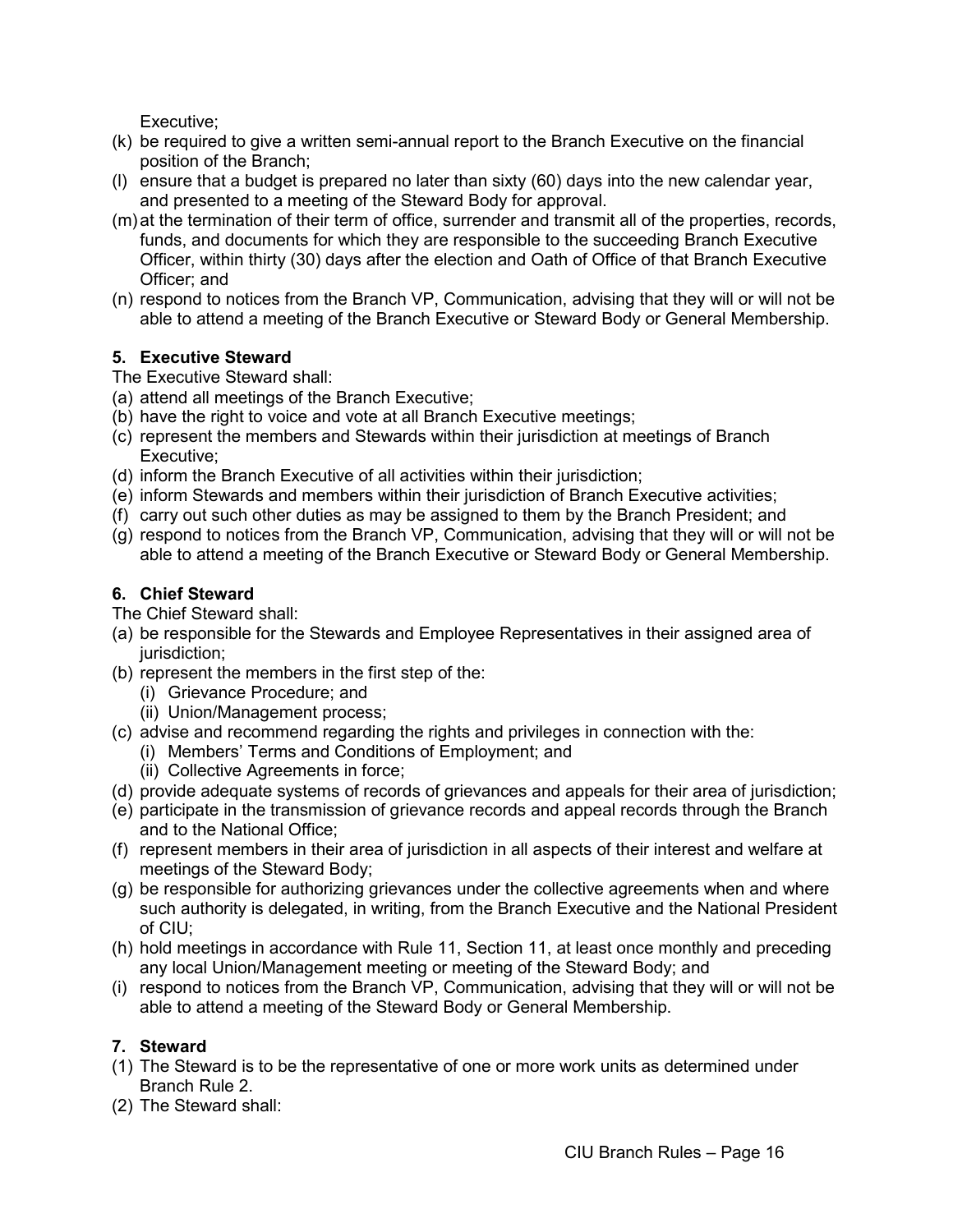- (a) advise the membership committee of any change in personnel within the work unit(s);
- (b) obtain signed membership cards for enrolment in CIU;
- (c) coordinate the activities of Employee Representatives where such persons have been selected;
- (d) ensure all informational bulletins and other forms of Union communications are circulated to the members;
- (e) advise and explain the members' rights and roles within the meaning of PSAC and CIU legal authorities;
- (f) advise the members of their rights in the:
	- (i) Grievance Procedure; and
	- (ii) Appeal Procedure;
- (g) explain or obtain explanations for members concerning the meaning or application of the Collective agreements in force;
- (h) provide information on classification standards;
- (i) participate with the Chief Stewards in obtaining requests and material for compilation of bargaining demands;
- (j) represent the members of their unit(s) at meetings of the Steward Body; and
- (k) respond to notices from the Branch VP, Communication, advising that they will or will not be able to attend a meeting of the Steward Body or General Membership.

#### <span id="page-19-0"></span>**8. Employee Representative(s)**

An Employee Representative is the Union contact who coordinates with a Steward to provide all information available from the Branch, the CIU National Office, and the PSAC, to the member(s) in their workplace.

#### <span id="page-19-1"></span>**9. Branch Signing Authorities**

- (1) For their respective Branch jurisdiction, and in conformity with the first three levels of the grievance procedure, each Branch shall propose signing authorities for authorization of grievances corresponding to each management step.
- (2) The signing authorities at:
	- (a) The first level shall be designated as Steward;
	- (b) The second level shall be designated as the Chief Steward, who shall also have signing authority at the first level; and
	- (c) The third level shall be designated as Branch Executive Officer, who shall also have signing authority at the first and second levels.
- (3) A list of names proposed for authorization, stating the group or area for which the Steward or Chief Steward or Branch Executive Officer has jurisdiction, shall be submitted to the National Executive for approval of delegation of authorities to authorize grievances under Collective Agreements in force.
- (4) The authorities conferred herein shall be delegated over the signature of the National President.

#### <span id="page-19-2"></span>**RULE 17 FINANCES**

**All references to the presentation of the Audited Balance Sheet and Branch Annual Budget must be presented in accordance with the procedures and format contained in**  *Rule 17, Section 10 – Branch Financial Kit***.** 

#### <span id="page-19-3"></span>**1. Fiscal Year**

The fiscal year shall begin on January  $1<sup>st</sup>$  and end on December  $31<sup>st</sup>$ .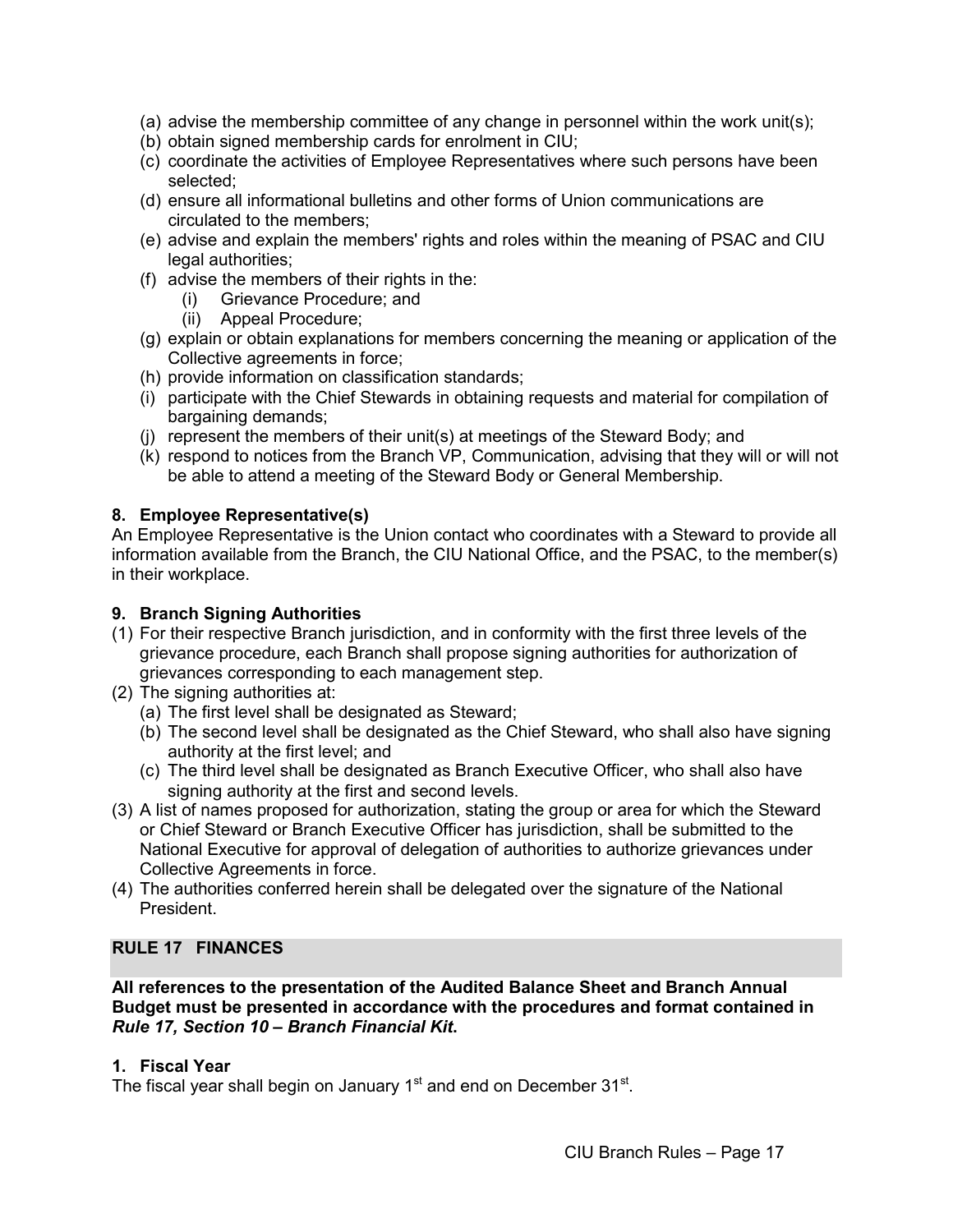# <span id="page-20-0"></span>**2. Audit**

# Reporting

- (1) The financial records of the Branch shall be audited:
	- (a) annually by:
		- (i) two (2) or more members, other than members of the Branch Executive; and
		- (ii) members appointed by the Branch Executive, and
	- (b) in the event of the resignation of one (1) or more of the signing authorities of the Branch.
- (2) A copy of the audited Balance Sheet and audited Financial Statements shall be forwarded to the National President of CIU.
- (3) Any Branch not presenting their financial reports by April  $1<sup>st</sup>$  following the close of the calendar year will be given a thirty-day notice.

# National Office Withholding Dues

- (4) Failing to present financial reports after the thirty-day notice, all dues will be held by the National Office until these reports are received.
- (5) Where dues are withheld by the National Office in keeping with Rule 17, Section 2, Sub-section 4, the National Office shall not resume remittance of those Branch dues until notified in writing that the report of the Branch auditors has been reviewed at a meeting of the Branch Executive.

# **Trusteeship**

(6) The Branch will be placed in Trusteeship if these financial reports are not submitted by June  $1<sup>st</sup>$ , following the end of the fiscal year, unless the Branch President can demonstrate there are extenuating circumstances for not complying.

# <span id="page-20-1"></span>**3. Acting Upon Recommendation(s) of Auditors**

All recommendations of the auditors are to be acted upon by the Branch Executive, provided they are lawful and economically practical.

# <span id="page-20-2"></span>**4. Annual Budget**

- (1) A copy of the Branch Annual Budget and all approved revisions shall be forwarded to the National President of CIU.
- (2) Any Branch not presenting their approved budget by April  $1<sup>st</sup>$  following the close of the calendar year will be given a thirty-day notice.
- (3) In the preparation of the annual budget, it will not be permissible to plan for a deficit.
- (4) The Budget can be revised only during:
	- (a) a meeting of the Branch Steward Body; or
	- (b) a meeting of the Branch Executive and then submitted to the next meeting of the Steward Body for approval.
- (5) The Budget is to be designated "Financial Budget" followed by the year and revision number; for example: *Financial Budget 2006-1*.

# Failing to Present Budget

(6) Failing to present an approved annual budget before the expiration of the thirty-day notice, all dues will be held by the National Office until the approved budget is received.

# <span id="page-20-3"></span>**5. Disbursements**

- (1) All Branch disbursements shall be by cheque.
- (2) All cheques shall bear two (2) authorized signatures.
- (3) There will be at least three (3) signing authorities on the Branch Executive.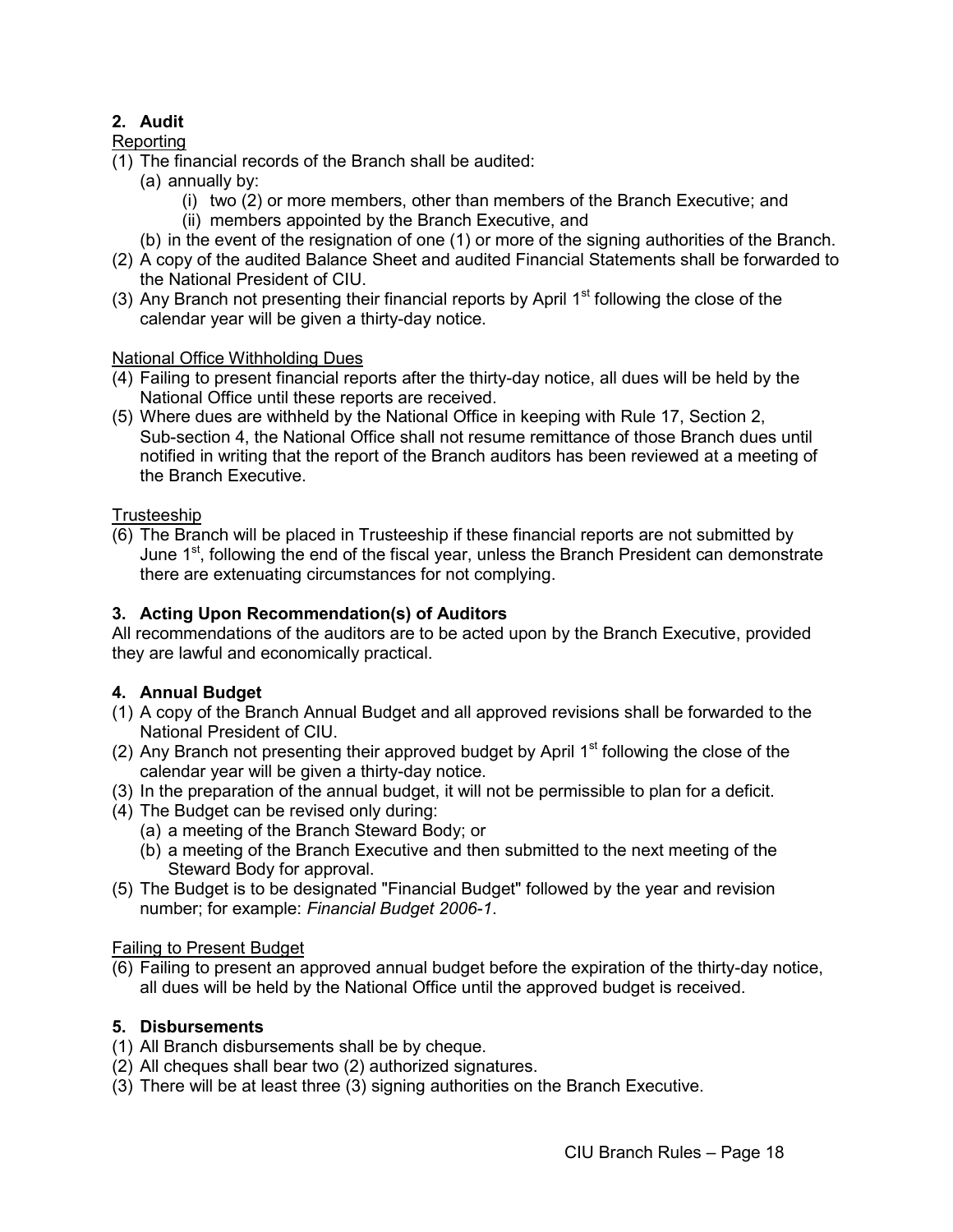# <span id="page-21-0"></span>**6. Financial Records**

- (1) All financial records shall be retained for the legal period required by the laws governing such matters.
- (2) All financial records shall be maintained in a current position to ensure the funds of the Branch are secure.
- (3) The National Office will forward Branch return cheques directly to each Branch's banking institution, for deposit into each Branch's respective account.

# <span id="page-21-1"></span>**7. Accounts Receivable**

All cheques and money orders covering accounts receivable shall be made payable to the Branch.

## <span id="page-21-2"></span>**8. Responsibility and Authority for Finances**

- (1) The Branch Executive shall be accountable for the budget.
- (2) Authority is delegated to the VP, Finance, to administer and direct the financial affairs of the Branch, within the limits of the budget.

## <span id="page-21-3"></span>**9. Unexpended Funds**

Unexpended funds shall be:

- (a) Transferred to the surplus account; or
- (b) Disposed of as approved by an action during a meeting of the Steward Body.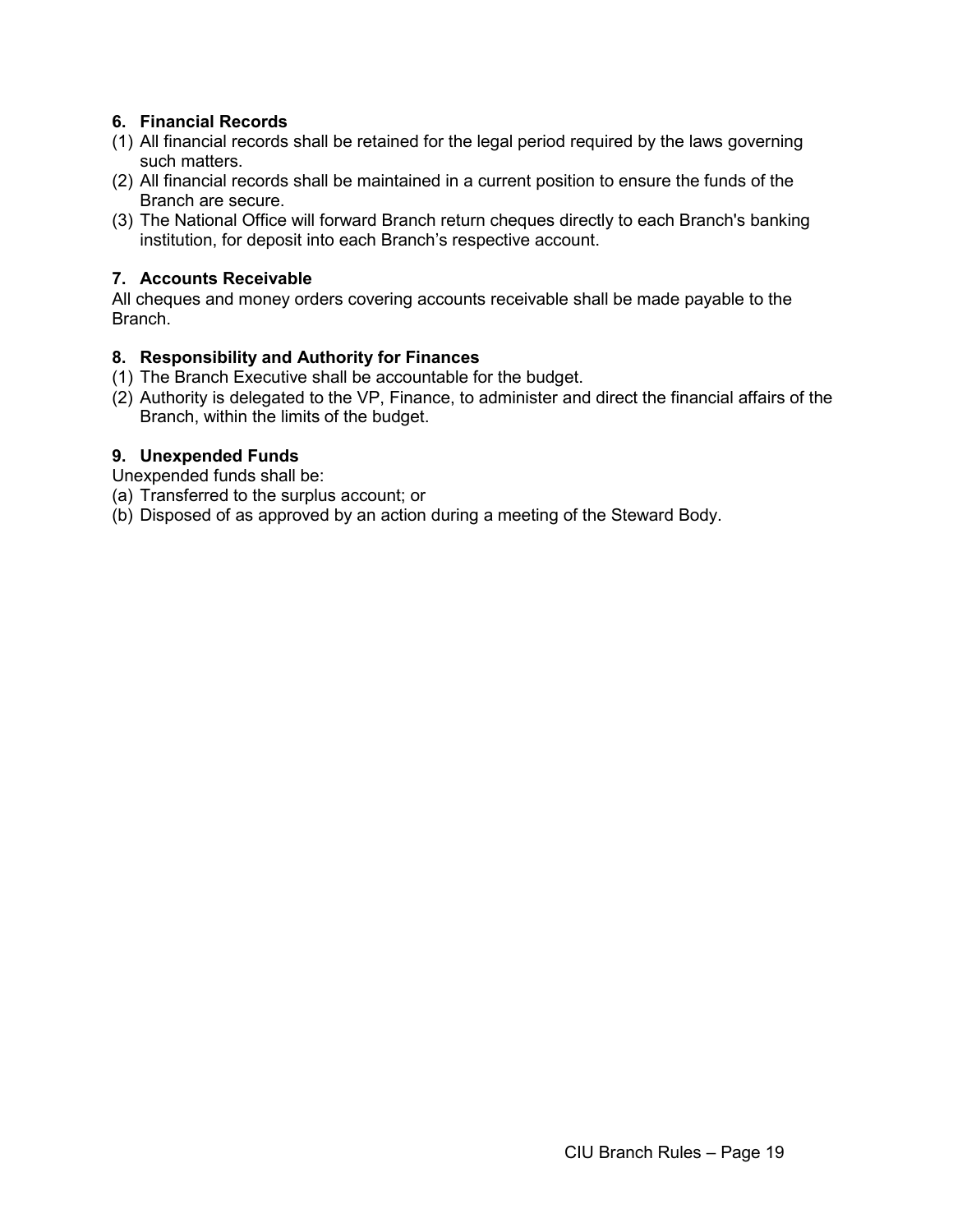## <span id="page-22-0"></span>**10. Branch Finance Kit**

<span id="page-22-1"></span>(1) Balance Sheet

#### CUSTOMS AND IMMIGRATION UNION (BRANCH NAME) **BALANCE SHEET** At December 31, 20XX

#### **ASSETS**

| 1. Cash on hand          | XX.XX            |
|--------------------------|------------------|
| 2. Cash on deposit       | X, XXX.XX        |
| 3. Investments           | X, XXX.XX        |
| 4. Furniture & Equipment | XXX.XX           |
| <b>TOTAL ASSETS</b>      | <u>X, XXX.XX</u> |

#### **LIABILITIES AND MEMBERS' SURPLUS**

#### **LIABILITIES**

| 1. Loans/Advances payable<br>2. Convention Reserve                                                  | X, XXX.XX<br>X, XXX.XX |
|-----------------------------------------------------------------------------------------------------|------------------------|
| <b>TOTAL LIABILITIES</b>                                                                            | X, XXX.XX              |
| <b>MEMBERS' SURPLUS</b><br>Balance, beginning of year<br>Excess Revenue (Expenditures) for the year | X, XXX.XX<br>XXX.XX    |
| 3.<br>Balance, end of year                                                                          | X, XXX.XX              |
| <b>TOTAL LIABILITIES AND MEMBERS' SURPLUS</b>                                                       | x. xxx.xx              |

#### AUDITORS REPORT

We have examined the financial records and statements of (Branch name) for the year ended December 31, 20XX. Our audit revealed no material errors, omissions or discrepancies in the records.

In our opinion, the financial statements present fairly the financial position of the Branch and the results of its operation for the year.

(Signature) (Signature)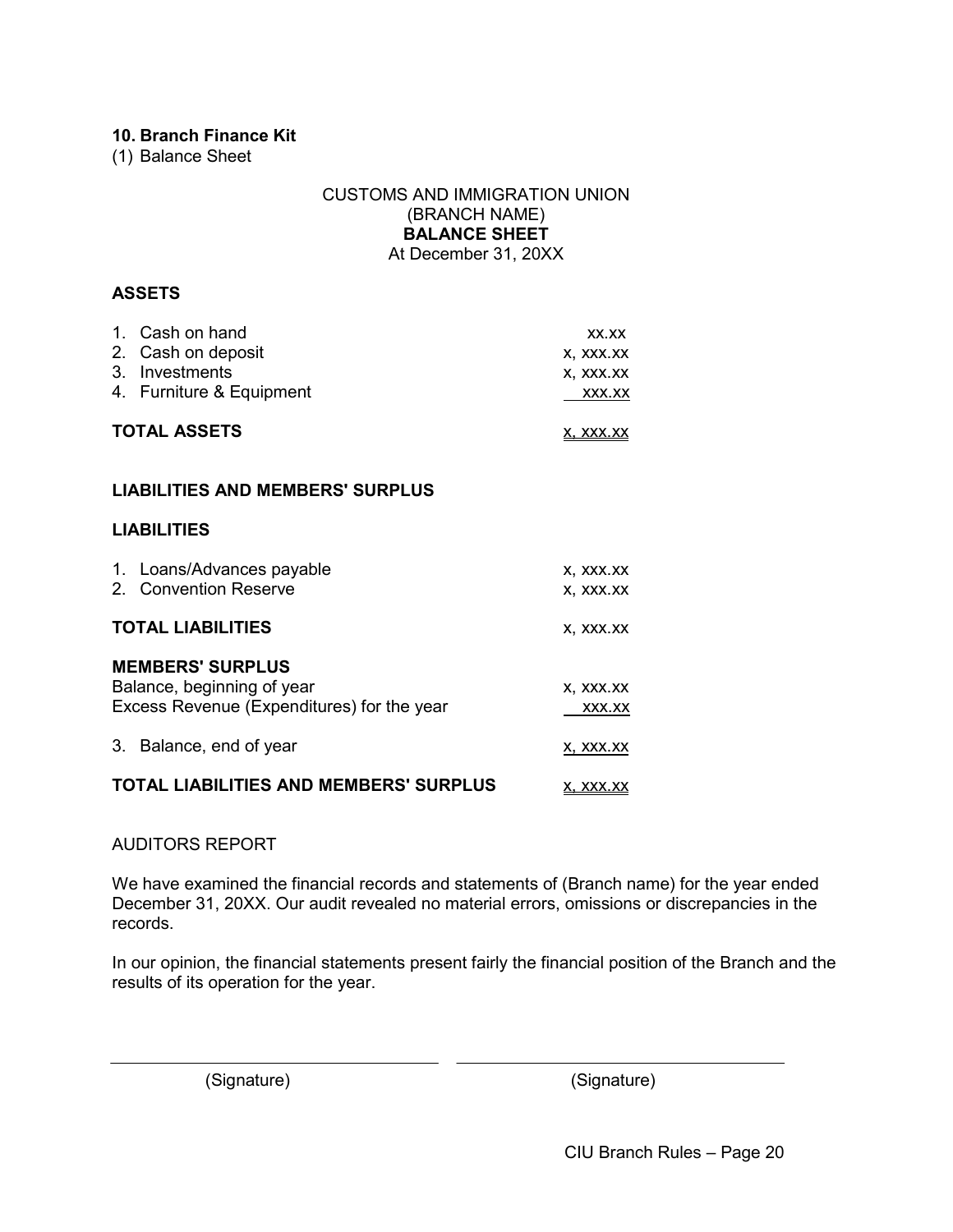# **10. Branch Finance Kit (cont'd)**

<span id="page-23-0"></span>(2) Statement of Revenues and Expenditures

#### CUSTOMS AND IMMIGRATION UNION (BRANCH NAME) **STATEMENT OF REVENUES AND EXPENDITURES** For the year ended December 31, 20XX

| <b>REVENUE</b>                    |                  | Actual | <b>Budget</b> |
|-----------------------------------|------------------|--------|---------------|
| 1. Branch Dues Rebates            | X, XXX.XX        |        | X, XXX.XX     |
| 2. Interest                       | XXX.XX           |        | XX.XX         |
| 3. Other                          | XX.XX            |        | <u>X.XX</u>   |
|                                   | <u>x, xxx.xx</u> |        | X, XXX.XX     |
| <b>EXPENDITURES</b>               |                  |        |               |
| 1. Members Travel/Per Diem        | X, XXX.XX        |        | X, XXX.XX     |
| 2. Steward/Local Meetings         | X, XXX.XX        |        | X, XXX.XX     |
| 3. Training & Education           | XXX.XX           |        | XXX.XX        |
| 4. Telephone/Postage              | XXX.XX           |        | XXX.XX        |
| 5. Stationery/Office              | XXX.XX           |        | XXX.XX        |
| 6. Honorariums                    | XXX.XX           |        | XXX.XX        |
| 7. Transfer to Convention Reserve | X, XXX.XX        |        | X, XXX.XX     |
| 8. Bank Charges                   |                  | XX.XX  | XX.XX         |
|                                   | X, XXX.XX        |        | X, XXX.XX     |
| Excess Revenue (Expenditures)     | XXX.XX           |        | 0.00          |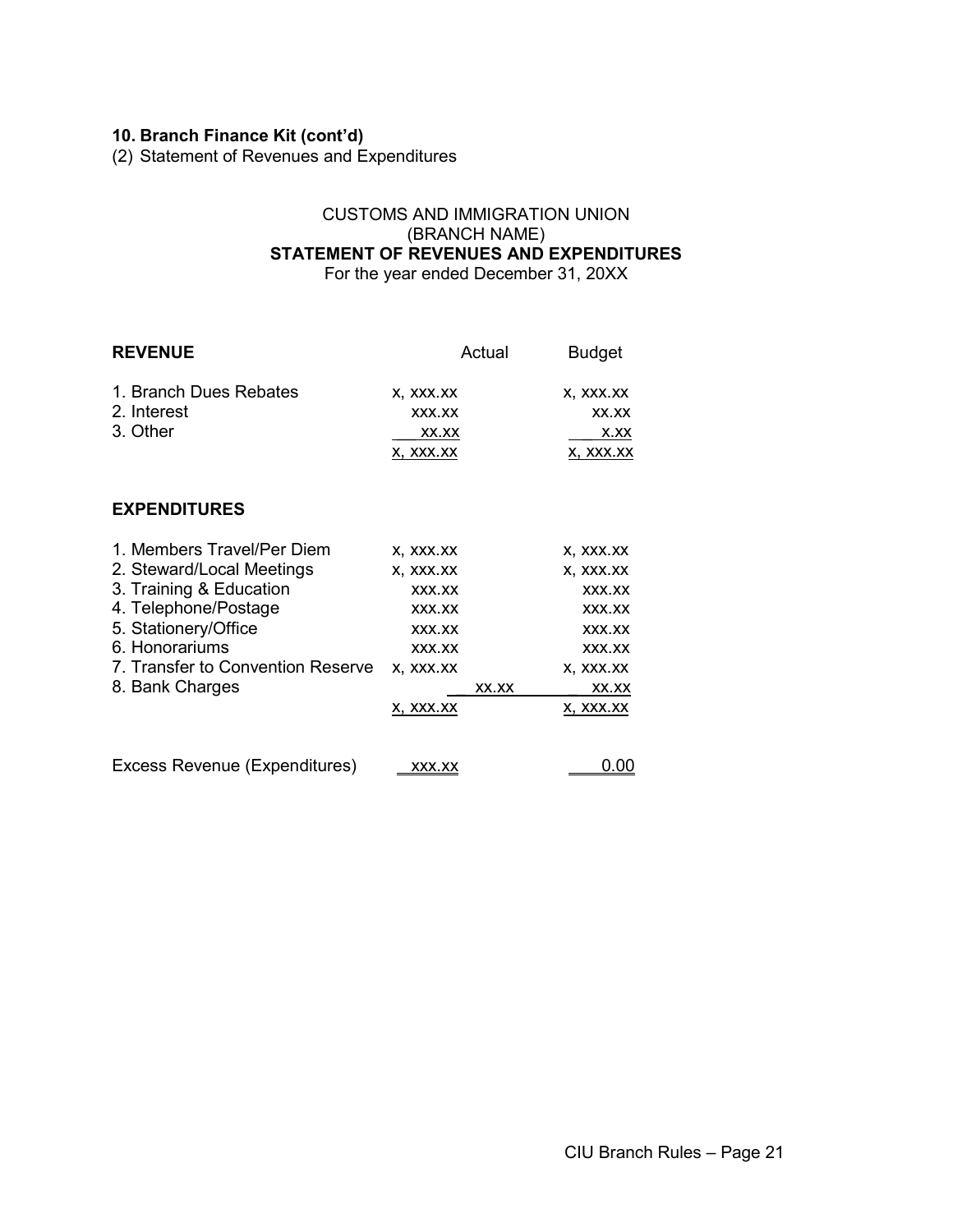# **10. Branch Finance Kit (cont'd)**

- <span id="page-24-0"></span>(3) Notes Regarding Financial Statement Presentation
	- (a) The following purchases cannot be considered operating expenditures and therefore should not be included on the Statement of Revenues and Expenditures:
		- (i) GICs;
		- (ii) Term Deposits;
		- (iii) Savings Bonds; or
		- (iv) other investments.
	- (b) The purchase of investments noted in Rule 17, Section 10, Sub-section 3, Paragraph a), are the transfer of funds from one savings vehicle to another and are properly reported as Balance Sheet items only; for example, the purchase of a \$5,000 GIC would reflect in a decrease of \$5,000 in "Cash on deposit" and an increase of \$5,000 in "Investments" and, since both items appear under "ASSETS" on the Balance Sheet, the results of such a transaction has no effect on "TOTAL ASSETS".
	- (c) Interest received on investments is properly reported as interest revenue on the Statement of Revenues and Expenditures.
	- (d) Branch financial records should be maintained on a cash basis; as such, expenditures are recognized when they are paid and not at the time they are incurred.
	- (e) Revenues should be reported when they are actually deposited into the Branch bank account.
	- (f) When preparing the year ended financial statements, no provision should be made for accrued charges or dues receivable.
	- (g) If your Branch budget provides funds each year for the National Convention, it is appropriate to reflect the amount budgeted as an expenditure on the Statement of Revenues and Expenditures; the Convention Reserve under Liabilities on the Balance Sheet is then increased by the amount reported as an expenditure each year.
	- (h) All National Convention expenses must first be taken from the Convention Reserve when they are incurred; any excess costs over the amount of the reserve fund may be reported on the Statement of Revenues and Expenditures.
- <span id="page-24-1"></span>(4) Synopsis of Account Allocations

# (a) **BALANCE SHEET**

- (i) ASSETS: These accounts are used to record and report cash and other assets held by the Branch.
	- 1. Cash on Hand: This account records petty cash or other cash fund balances kept on hand to pay small incidental expenses which do not warrant the issuing and recording of cheques.
	- 2. Cash on Deposit: This account records the total funds on deposit in savings or chequing accounts with the Branch's banking institution.
	- 3. Investments: This account records the amount of GICs, term deposits, Treasury bills or other investments of the Branch.
	- 4. Furniture & Equipment: This account records a nominal amount of \$1.00 in recognition of the furniture and equipment owned by the Branch. Since the Branch pays no taxes and therefore is not subject to taxation requirements with respect to the recording and amortization of fixed assets, all costs to acquire fixed assets should be recorded as expenses at time of acquisition.
- (ii) LIABILITIES & MEMBERS' SURPLUS: These accounts are used to record and report liabilities (amounts owing) by the Branch to three different and distinct sources. First, are the lending institutions or the National Office, second are the reserves, and third is the members' surplus.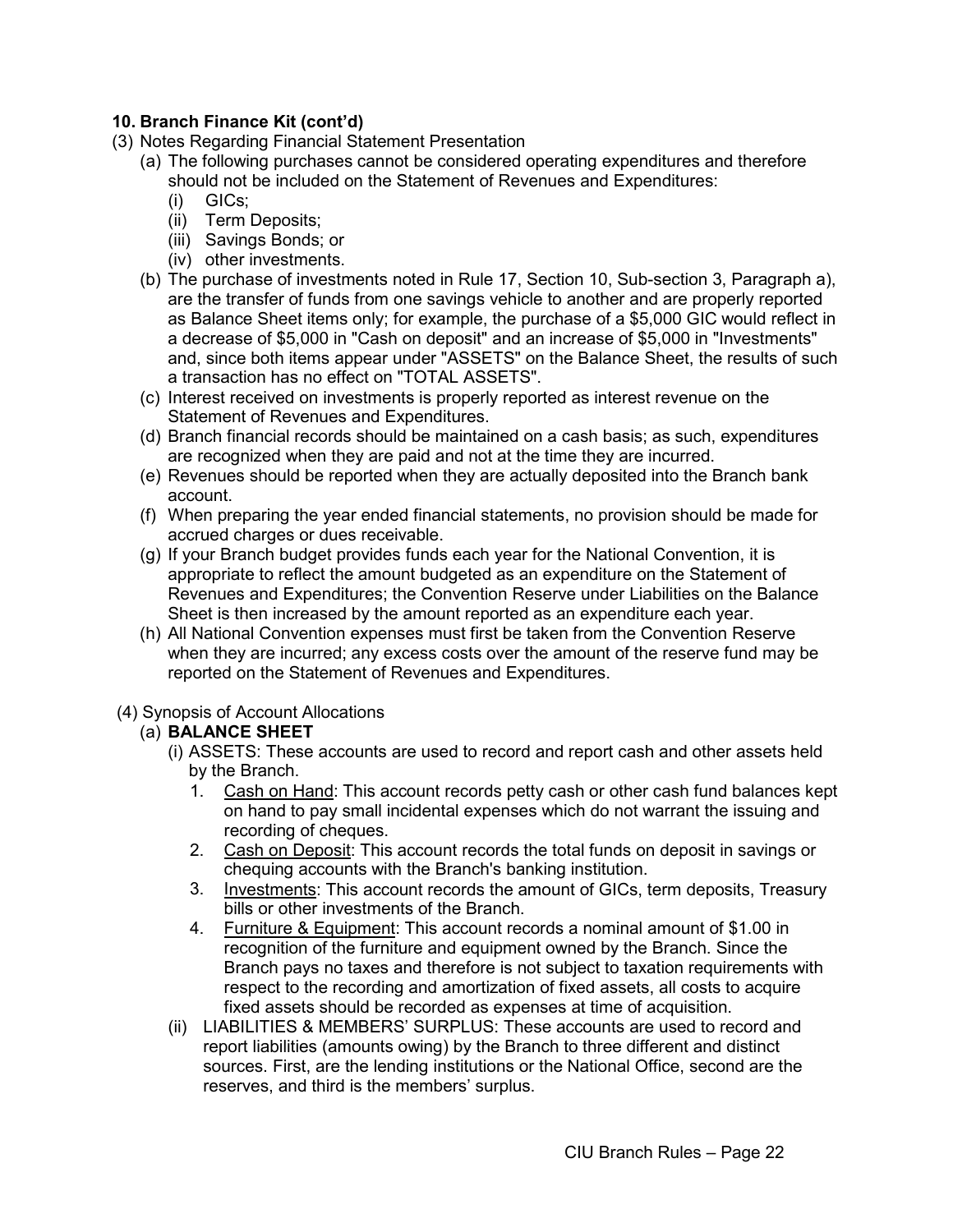- 1. Loans/Advances payable: This account records the total funds borrowed by the Branch to meet current operating funding requirements. Often these funds are provided, interest free, by the National Office and are paid back through regular deductions from the monthly dues forwarded through direct deposit to the Branch bank account.
- 2. Convention reserve: This account accumulates the amounts transferred from the operating funds towards anticipated expenses to send observers from the Branch to the National Convention every three years.
- 3. Members' surplus: Basic accounting principles state that every dollar in assets belongs to someone. Therefore, any funds not needed to pay off loans or meet future obligations, belongs to the members. It is the balancing figure required to match assets to liabilities. These funds are accumulated in members' surplus and represent the funds owing to the membership of the Branch.

# (b) **STATEMENT OF REVENUES AND EXPENDITURES**

- (i) REVENUE: These accounts are used to record and classify revenue received by the Branch.
	- 1. Branch Dues Revenue: This account is used to record the monthly Branch dues revenue. The income is recorded at the time the dues are deposited into the Branch Bank Account by the National Office.
	- 2. Interest: Interest earned on bank accounts, term deposits or other investments of surplus operating funds or funds set aside in Convention reserve.
	- 3. Other: All income not conveniently classified in previously described accounts.
- (ii) EXPENDITURES: The accounts in this group represent all the costs pertaining to the operations of the Union and are divided according to principle activities.
	- 1. Members Travel / Per Diem: This cost centre is used to record all expenses incurred by members while on Union business. Such expenses include meal and mileage allowances, taxis, parking, air/train/bus fares etc.
	- 2. Steward/Local Meetings: This cost centre is used to record costs pertaining to the holding of meetings. Such expenses include rental of facilities, LWOP, travel to attend meetings, refreshments, etc.
	- 3. Training & Education: The costs paid to attend or conduct member or steward training. Also included are purchases of publications, training manuals, Safety & Health Manual, etc.
	- 4. Telephone & Postage: Amounts paid to telephone companies for toll charges, equipment rental, and communication services, regardless of whether used by or costs incurred by Executive or members while conducting Union business. Such costs include cellular, fax and paging systems. The cost of all types of postage and courier services used by the Branch.
	- 5. Stationery/Office: All supplies, such as stationery, accounting forms, printed matter, duplicating materials and a wide variety of office supplies. It also includes any printing costs associated with the Branch newsletters, etc.
	- 6. Honorariums: Amounts paid from Branch funds in accordance with Branch Rule 19.
	- 7. Transfer to Convention: Amounts set aside out of the operating funds to fund Branch members to attend the National Convention as observers.
	- 8. Bank Charges: Bank service charges and interest paid on bank overdraft, line-ofcredit and other short-term loans.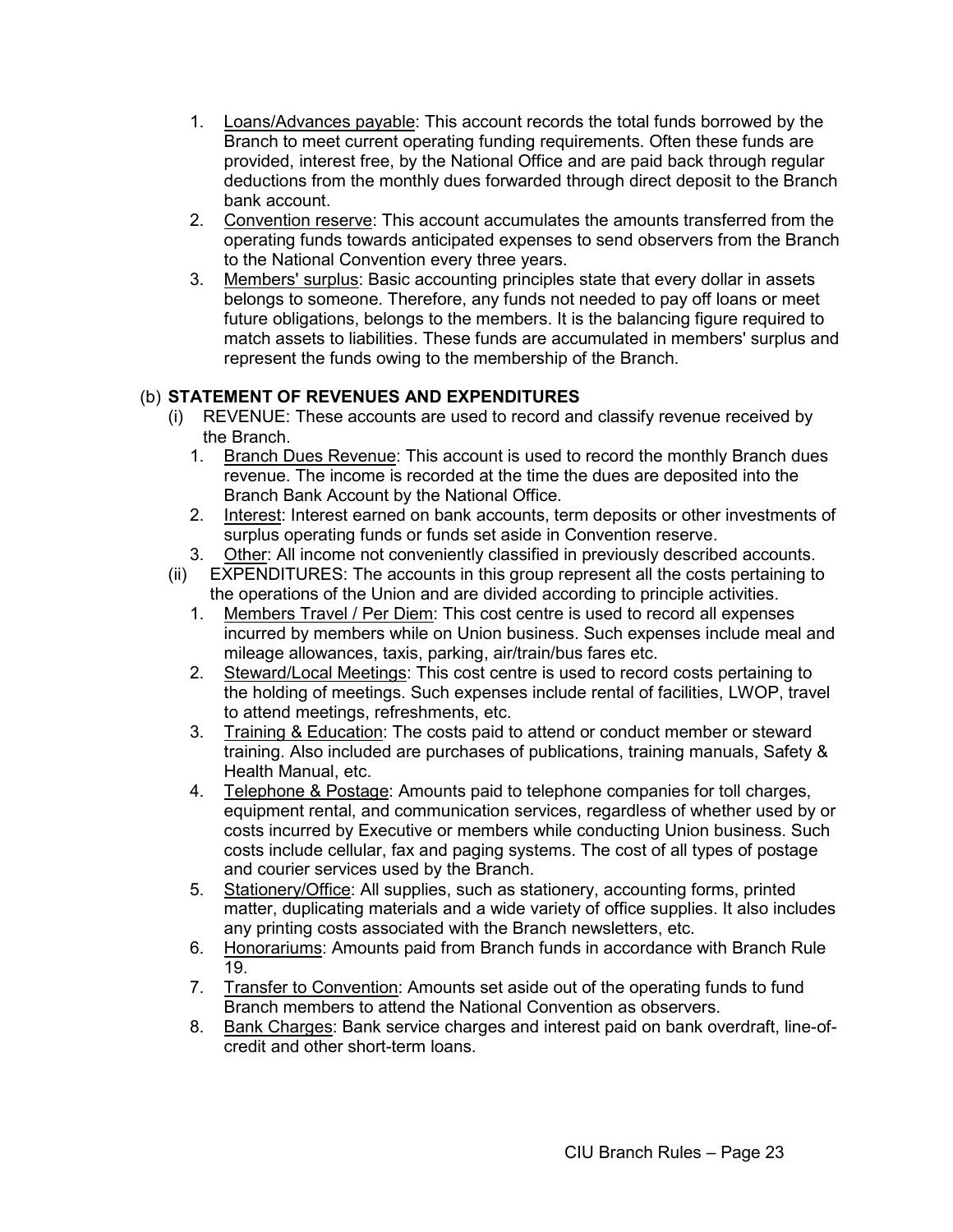# **10. Branch Finance Kit (cont'd)**

- <span id="page-26-0"></span>(5) Instructions to auditors
	- (a) Introduction
		- (i) Branch Rule 17, Section 2, Sub-Section 1, require that the financial records of a Branch be audited annually, or when one or more signing authorities resign.
		- (ii) Branch Rule 17, Section 2, Sub-section 1, Paragraph a, Sub-paragraph ii stipulates that appointment of the auditors is a responsibility of the Branch Executive. In recognition of the fact that the appointed auditors may not have accounting background and may require some guidance, the CIU National Office has developed these *Instructions to auditors* for inclusion to the Branch Finance Kit to provide some guidelines and direction, which should be of assistance in the completion of their duties.
	- (b) Functions of auditors
		- (i) Auditors should be aware that they are not required to verify every financial transaction that has occurred during the fiscal term being audited.
		- (ii) Auditors are only required to perform sufficient verification to be able to state that the financial records and statements of the Branch are materially correct and reflect the fairness of the position of the Branch at the time of the audit.
		- (iii) For auditors to verify the accuracy and authenticity of every financial transaction that occurred during the period being audited would require the auditors to duplicate the work already done by the Branch VP, Finance; this is costly in both time and effort and is of little or no value to the Branch.
		- (iv) The presentation of the Financial Statements is the responsibility of the Branch VP, Finance, and not that of the auditors.
		- (v) Should the auditors find that the Statements do not conform to acceptable accounting standards and/or are not prepared in accordance with the Branch Finance Kit, they are required to report this to the Branch Executive.
		- (vi) The auditors are cautioned not to question how and where monies have been spent as this matter falls within the constitutional authority and jurisdiction of the Branch Executive.
		- (vii) The auditors are required only to verify that proper authorization to spend monies was exercised and that the expenditure was correctly recorded.
	- (c) Methodology for auditors to follow
		- (i) Step 1: Obtain from the Branch VP, Finance, the following items:
			- 1. ledgers and journals for the period;
			- 2. paid invoices and expense accounts;
			- 3. deposit slips;
			- 4. bank statements, cancelled cheques, GICs and Term Deposits;
			- 5. minutes of all Branch Executive, Stewards and General Membership meetings;
			- 6. complete financial statements for the period;
			- 7. copy of Branch Rule 17; and
			- 8. Branch Finance Kit.
		- (ii) Step 2: Confirm that appointment of the auditors conforms to Branch Rule 17.
		- (iii) Step 3: Verify that bank statements, savings pass books, GICs and Term Deposits actually reflect balances presented in the Branch ledgers and financial statements.
		- (iv) Step 4: Verify 100% of the largest disbursements reflected in the records (approximately 10% of all disbursements). The balance of transactions should be verified on a random selection basis. You must confirm that:
			- 1. each transaction has been properly authorized;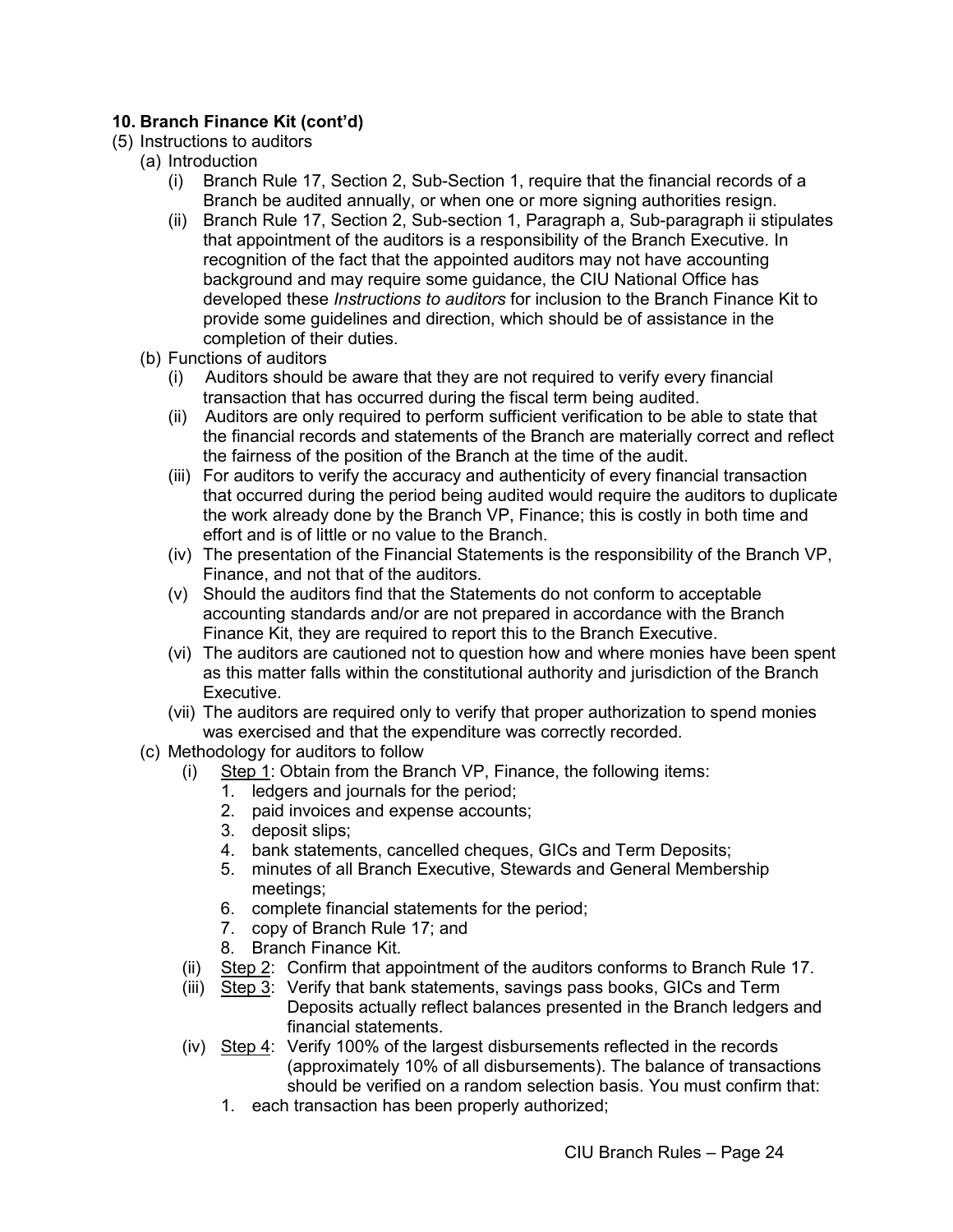- 2. correctly recorded; and
- 3. the cheque made in payment is signed by two authorized signing authorities.
- (v) Step 5: For verification, select at random bank statements for one or two months. All cheques listed on the bank statement should be on hand. Verify that:
	- 1. all cancelled cheques have been properly signed and endorsed;
	- 2. all bank charges are consistent with banking activities;
	- 3. all bank account debit/credit entries with respect to the purchase or sale of GICs, Term Deposits or other investments are in full agreement with the investment receipts (i.e. dates of purchases and sales should coincide with bank withdrawals and deposits); and
	- 4. bank statements reflect deposits in accordance with the copy of the deposit slip.
- (vi) Step  $6$ : Confirm that the financial records have been maintained in accordance with Branch Rule 17 and that the Balance Sheet and Statement of Revenues and Expenditures have been prepared in accordance with the Branch Finance Kit.
- (vii) Step 7: Scrutinize the minutes of all Branch Executive, Stewards and General Membership meetings to insure that all motions involving financial matters have been properly executed.
- (viii) Step 8: Sign the auditor's report on the bottom of the Balance Sheet.

# <span id="page-27-0"></span>**RULE 18 COMMITTEES**

## <span id="page-27-1"></span>**1. Branch Executive to Establish Committees**

The Branch Executive shall provide for regular and special Committees to service the needs of the Branch.

#### <span id="page-27-2"></span>**2. Jurisdiction of Committees**

- (1) All Committees are subject to the guidance of the Branch Executive in their structure and duties.
- (2) The power of Branch Committees shall be limited to those areas legally delegated by the Branch Executive.

#### <span id="page-27-3"></span>**3. Committee Records**

- (1) All Committees are required to keep:
	- (a) adequate records of their activities; and
	- (b) minutes of their meetings.
- (2) Records are:
	- (a) to be considered the property of the Branch; and
	- (b) to be held secure for the Branch.

# <span id="page-27-4"></span>**RULE 19 SALARIES AND HONORARIUMS**

#### <span id="page-27-5"></span>**1. Branch VP, Communication, and Branch VP, Finance**

- (1) A provision may be made in the budget to pay honorariums to the Branch VP, Communication, and to the Branch VP, Finance.
- (2) The budget amount shall be at the discretion of the Branch Executive.
- (3) Such money is to be paid from the Branch share of the funds.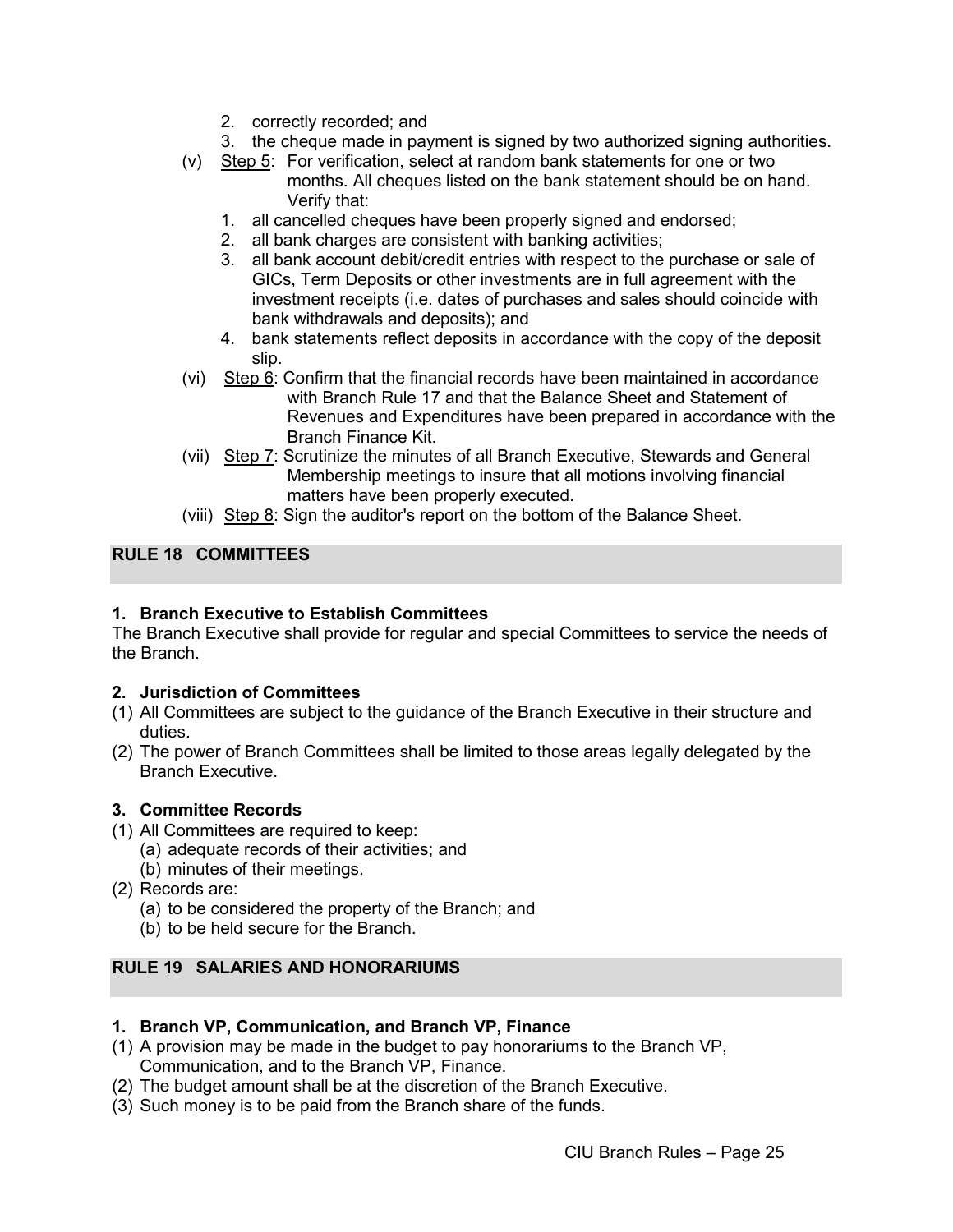## <span id="page-28-0"></span>**2. Other Branch Officers**

Where it is determined to pay honorariums to other Branch Officers, the combined total of such honorariums shall not exceed a further budget provision of 5 cents, per member, per month maximum, divided at the discretion of the Steward Body.

### <span id="page-28-1"></span>**3. Regular Staff**

Where it is determined to employ regular staff on a part-time or full-time basis, remuneration is to be determined by the Branch Executive in a manner and at a level that the Branch will be considered a good employer.

#### <span id="page-28-2"></span>**4. Budget to Provide Honorariums and Salaries**

Honorariums and salaries shall be provided for in the Budget.

## <span id="page-28-3"></span>**RULE 20 PARLIAMENTARY PROCEDURES**

#### <span id="page-28-4"></span>**1. Eligibility to Attend Meetings**

No one except accredited members of the Branch and authorized members of the staff shall be permitted on the meeting floor during the business sessions.

#### <span id="page-28-5"></span>**2. Chair**

In the absence, or on the delegation, of the Branch President, the chair shall be turned over to a member of the Branch Executive in sequence, following the order of Branch Executives listed in Rule 9.

#### <span id="page-28-6"></span>**3. Order of Business - Branch Executive and Steward Meetings**

Business at meetings of the Branch Executive and meetings of the Steward Body shall be conducted in the following order:

- (a) Opening;
- (b) Roll Call;
- (c) Reading of Minutes of previous meeting by the VP, Communication;
- (d) Financial Statement from the Branch VP, Finance;
- (e) Reports of permanent Committees;
- (f) Reports of special or subsidiary Committees;
- (g) Reports of Branch President and Branch Vice-Presidents;
- (h) Reading of correspondence by VP, Communication;
- (i) Unfinished business and relative correspondence;
- (j) New Business and relative correspondence; and
- (k) Closing.

#### <span id="page-28-7"></span>**4. Order of Business - Annual Meetings of the Steward Body**

Business at annual meetings of the Steward Body shall be conducted in the following order:

- (a) Opening;
- (b) Roll Call;
- (c) Reading of official report of previous meeting;
- (d) Audit report of Branch VP, Finance;
- (e) Auditors' comments;
- (f) Branch President's comments;
- (g) Guest speakers;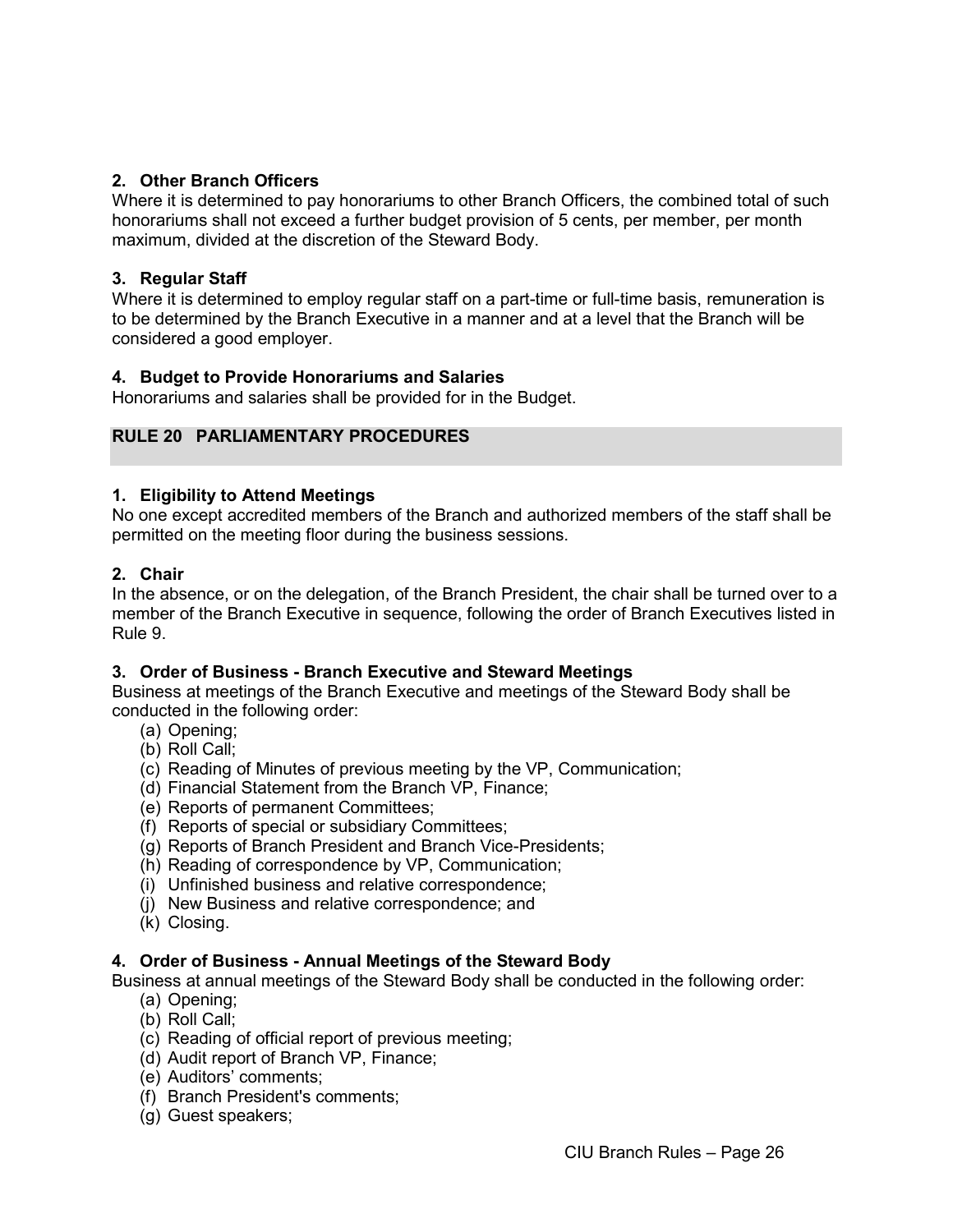- (h) Receipt and study of reports from Committees;
- (i) Reading of correspondence;
- (j) Unfinished business;
- (k) New Business;
- (l) Amendments of Branch Rules; and
- (m)Closing

# <span id="page-29-0"></span>**5. Matters of Business Not on the Agenda**

- (1) Proposals and other matters of business submitted after the closing date of the agenda:
	- (a) will be referred to the meeting;
	- (b) will be dealt with as late resolutions;
	- (c) may be referred to the appropriate Officer or Committee; and
	- (d) will only be considered after business listed on the agenda has been dealt with.

# <span id="page-29-1"></span>**6. Hours of Session**

- (1) Hours of sitting of meetings of the Branch shall be determined in accordance with the Branch Rules.
- (2) In the absence of such Rule, the hours of sitting shall be determined by the meeting itself on recommendation of the Chair.

# <span id="page-29-2"></span>**7. Speaking**

- (1) When a member wishes to speak:
	- (a) They shall rise in their place; and
	- (b) When recognized by the Chair, shall:
		- (i) state their name;
		- (ii) state the body they represent;
		- (iii) state the purpose for which they rise; and
		- (iv) confine their remarks to the question at issue.
- (2) Speeches shall be limited to five (5) minutes.
- (3) A member shall not speak more than once upon a subject, until all who wish to speak have had an opportunity to do so.
- (4) A member shall not interrupt another, except to rise on a Point of Order or Question of Privilege.

# <span id="page-29-3"></span>**8. Being Called to Order**

If a member is called to order, they shall, at the request of the Chair, take their seat until the question of order has been decided.

# <span id="page-29-4"></span>**9. Persisting in Unparliamentary Conduct**

- (1) Should a member persist in Unparliamentary conduct, the Chair will be compelled to:
	- (a) name them; and
	- (b) submit their conduct to the judgment of the meeting.
- (2) In cases outlined in Rule 20, Section 9, Sub-section 1:
	- (a) the member whose conduct is in question should explain and then withdraw; and
	- (b) the meeting will determine what course to pursue in the matter.

# <span id="page-29-5"></span>**10. Appealing a Decision of the Chair**

- (1) A decision of the Chair may be appealed by any member, but the appeal shall require a Seconder.
- (2) Immediately and without debate, except that the appellant and the Chair may give their reasons for the appeal and the decision, respectively, the Chair shall put the question: "Shall the decision of the Chair be sustained?"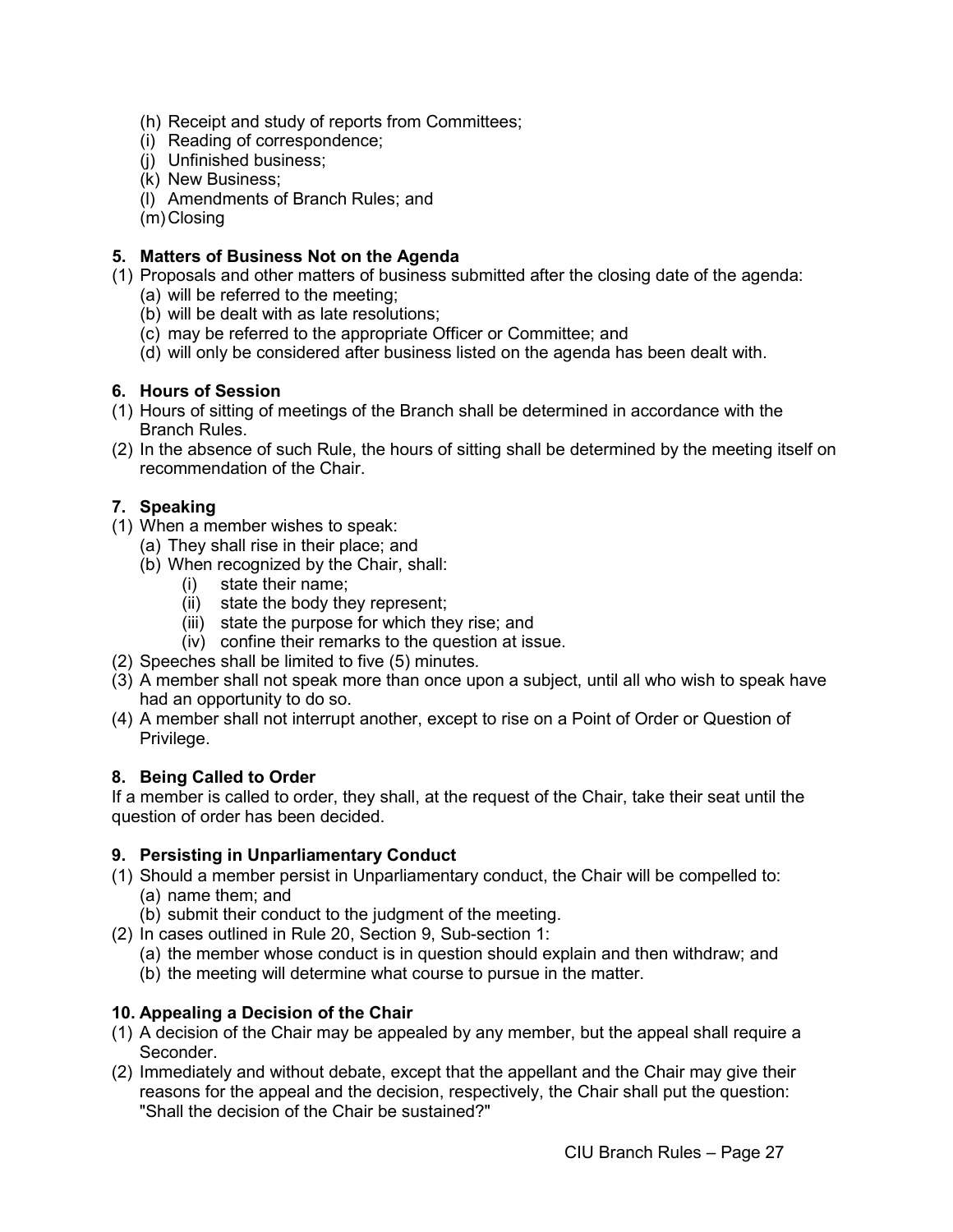# <span id="page-30-0"></span>**11. Motions**

- (1) The following motions shall be in order:
	- (a) at any time; and
	- (b) in the order stated:
		- (i) to adjourn (not debatable if time fixed for next meeting);
		- (ii) to recess (not debatable if time fixed for next session);
		- (iii) question of Privilege (the Chair must rule immediately before going on to further business);
		- (iv) point of Order (the Chair must rule immediately before going on to further business);
		- (v) to lay on the table (not debatable);
		- (vi) to put the previous question (not debatable); and
		- (vii) to postpone to a future time (debatable only as to propriety or advisability).
- (2) None of these motions shall be moved a second time, until there has been an intermediate proceeding of business dealt with by the meeting.
- (3) All motions calling for the expenditures of money shall be:
	- (a) Placed in writing and, together with all proposals and amendments referring to same; and
	- (b) Referred to the appropriate committee or Officer responsible for finances, for consideration before any vote is entertained thereon.

# <span id="page-30-1"></span>**12. Debate**

- (1) When a motion has been made and seconded, the Chair shall state the motion and then ask: "Are you ready for the question?"
- (2) The Chair shall not take part in a debate unless they leave the Chair.
- (3) Having left the chair, the Chair shall not return to it until the matter in question has been disposed of.

# <span id="page-30-2"></span>**13. The Previous Question**

- (1) When the "previous question" is moved and seconded:
	- (a) no discussion or amendment to the main motion to which it is proposed is permitted; and
	- (b) the Chair must take a vote on the motion for the previous question immediately by asking: "Shall the question be now put?"
- (2) If a two-thirds (2/3) majority vote "that the question be now put", the main motion shall be put without debate.
- (3) If the motion to put the question is not passed by a two-thirds (2/3) majority vote, discussion will continue on the main motion.
- (4) The previous question cannot be proposed by a member who has spoken on the motion.

# <span id="page-30-3"></span>**14. Amendment to Motion**

- (1) Any motion or amendment to a motion may be amended, provided the amendment: (a) is relevant to the question; and
	- (b) does not have the effect of simply negating the question.
- (2) If an amendment to an amendment has been moved and seconded, the Chair will not entertain any further amendments until the amendment to the amendment has been disposed of.
- (3) Amendments are always voted on in reverse order to their introduction; that is:
	- (a) the amendment to the amendment must be disposed of before the amendment; and
		- (b) the amendment must be voted on before the main motion.
- (4) Whether or not the amendment(s) has (have) carried, the main motion must always be voted on, otherwise the principle question remains undecided.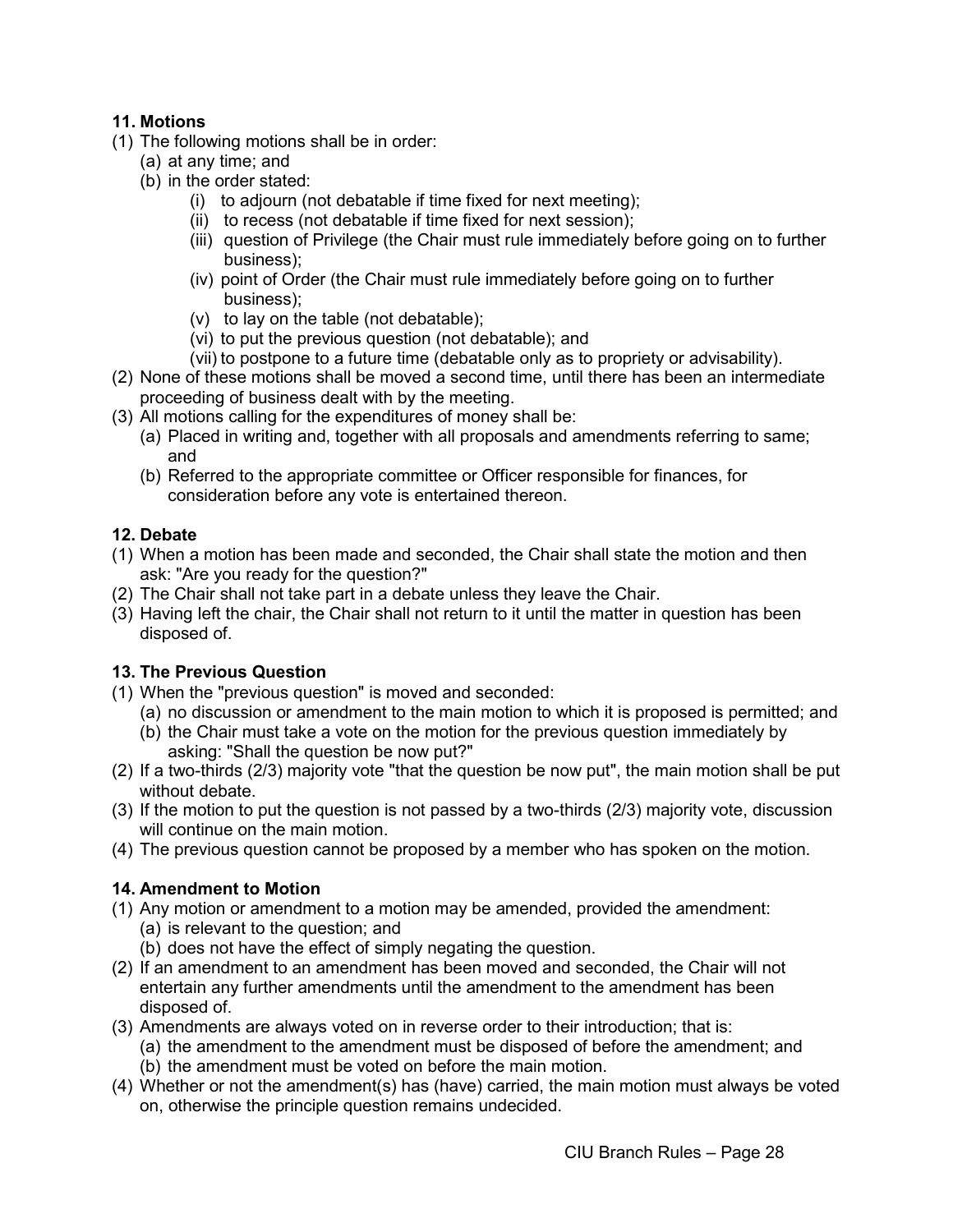# <span id="page-31-0"></span>**15. Reconsidering a Motion**

- (1) A motion may be reconsidered, provided:
	- (a) the mover and seconder of the motion to reconsider have voted with the prevailing side; and
	- (b) notice of motion has been given for reconsideration at the previous meeting.
- (2) A motion to reconsider shall require a two-thirds (2/3) majority to pass.

# <span id="page-31-1"></span>**16. Motion to Limit Debate**

- (1) A motion to limit debate shall be in order, once the Chair has stated the question.
- (2) A motion to limit debate:
	- (a) may limit the number of speakers;
	- (b) may limit the time allotted; and
	- (c) must so state number of speakers or time allotted in the motion.
- (3) A motion to limit debate shall require a two-thirds (2/3) majority to pass.

# <span id="page-31-2"></span>**17. Committees**

- (1) Committees may:
	- (a) combine resolutions; or
	- (b) prepare a composite resolution to cover the intent of the question at issue.
- (2) Reports of Committees are not subject to amendment by the meeting, but a motion to refer back to the Committee for reconsideration with direction shall be in order.
- (3) Committees shall not sit while a meeting is in session, unless a majority of the members approve such action.
- (4) On presenting the Committee's recommendation to the meeting, the Chair of the Committee shall present a motion in one of the following forms:
	- (a) "I move, seconded by (name of Vice-Chair of the Committee) concurrence (or nonconcurrence) in Resolution # ..."; or
	- (b) "I move, seconded by (name of Vice-Chair of the Committee) concurrence in Resolution # ..., as amended by the Committee"; or
	- (c) "I move, seconded by (name of Vice-Chair of Committee) concurrence in composite Resolution # ..., as prepared by the Committee"; or
	- (d) "I move, seconded by (name of Vice-Chair of Committee) acceptance of the Committee Recommendation".
- (5) A motion to refer, if seconded, may be debated only as to the propriety or advisability of such referral, but not as to the main question.
- (6) A motion to refer may include instructions to the Committee or officer to which the motion is referred.
- (7) The report of a Committee, when adopted, becomes the decision of the meeting which adopted it.

# <span id="page-31-3"></span>**18. Voting**

- (1) In the event of a tie vote on any matter other than the election of Officers, the motion is lost for want of a majority.
- (2) If the results of a voice vote, or a vote taken by a show of hands, as announced by the Chair is doubted, the Chair shall order a standing vote upon the request of any member.
- (3) A vote by secret ballot shall:
	- (a) be taken only on a substantive motion at the request of any five (5) of the members present;
	- (b) not be permitted on a procedural or dilatory motion with one exception: if the initial question was resolved by a secret ballot, a secret ballot will be permitted on a motion of reconsideration; and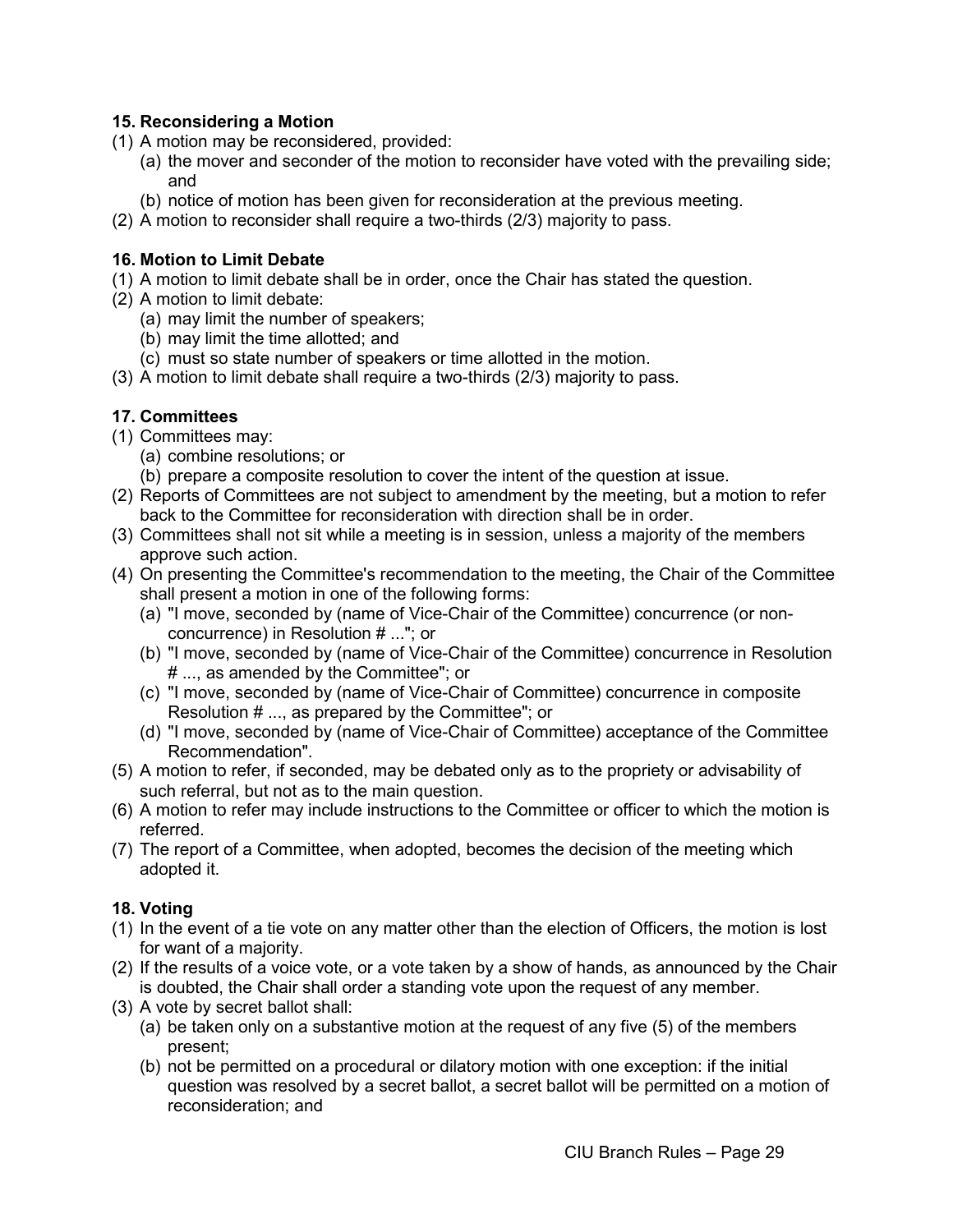(c) not be in order once the Chair has called the question.

- (4) When a standing vote or a vote by secret ballot has been ordered, no adjournment or recess shall take place until the results have been announced.
- (5) The Chair shall cause to have the number of members voting in the affirmative and the negative recorded.
- (6) When a standing vote or a vote by secret ballot has been called by the Chair, no one, except with permission of the Chair, shall be permitted to enter or leave the floor until the results of the vote have been announced.
- (7) Any two (2) members at the meeting may:
	- (a) request a recorded vote; and
	- (b) have a recorded vote ordered.
- (8) Upon receiving a request to have a recorded vote, the Chair shall require the VP, Communication to:
	- (a) call the roll; and
	- (b) record the names of those members voting in the affirmative and in the negative.

# <span id="page-32-0"></span>**RULE 21 CIU CONVENTION DELEGATES**

#### <span id="page-32-1"></span>**1. Election of Delegates**

As a principle, each Branch shall be represented by a delegation headed by the Branch President and Delegates chosen according to CIU By-Law 8, Section 5 (Branch Election of Delegates / Alternates).

#### <span id="page-32-2"></span>**2. Financing**

- (1) Financing of the duly accredited Delegates shall be in accordance with CIU By-Law 15, Section 2 (Expenses Incurred Attending CIU Conventions).
- (2) All other expenses not provided for under By-Law 15, Section 2, are to be paid from the Branch share of the funds.

# <span id="page-32-3"></span>**RULE 22 PARTICIPATION IN AREA COUNCILS**

#### <span id="page-32-4"></span>**1. Eligibility**

Branch Executive Officers, including Executive Stewards, may be voting Delegates to any Area Council.

#### <span id="page-32-5"></span>**2. Office in Area Council**

Voting Delegates to any Area Council:

- (a) may accept office in an Area Council, and
- (b) will be required to report to the Branch Executive on activities of the Area Council.

#### <span id="page-32-7"></span><span id="page-32-6"></span>**RULE 23 AMENDING BRANCH RULES**

#### **1. Requests to Modify**

- (1) A request to modify the Branch Rules must be approved by:
	- (a) The annual meeting of the Steward Body; or
	- (b) The annual General Membership meeting.
- (2) A Special meeting of the Steward Body or a Special General Membership meeting may also